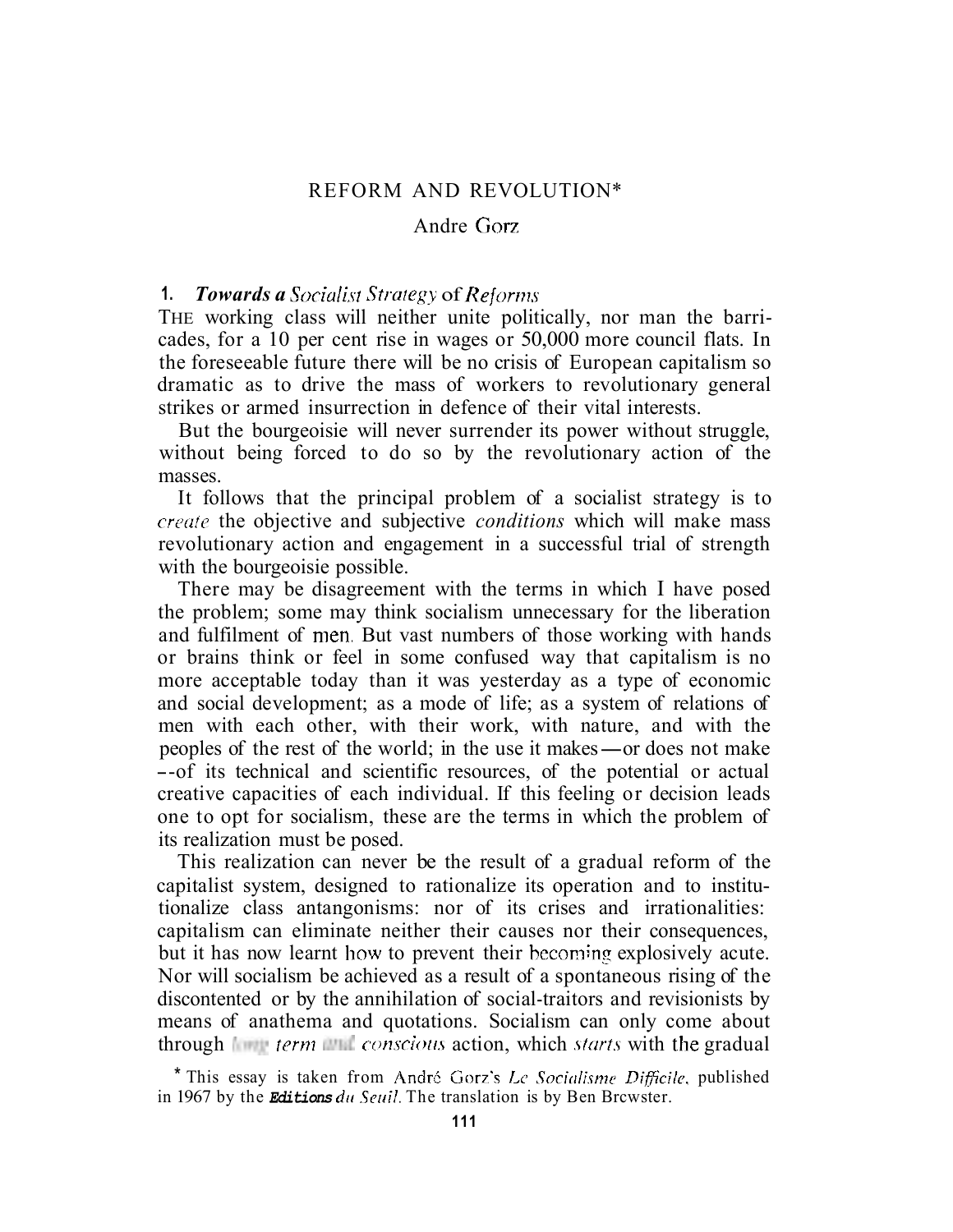application of a coherent programme of reforms, but which can only proceed by way of a succession of more or less violent, sometimes successful, sometimes unsuccessful, trials of strength; and which will as a whole contribute to the formation and organization of the socialist will and consciousness of the working classes. In this way, the struggle will advance, on condition that within the capitalist system each battle reinforces the positions of strength, the weapons, and also the reasons which workers have for repelling the attacks of the conservative forces, and for preventing capitalism from regaining lost positions.

There is not and cannot be an imperceptible "gradual transition" from capitalism to socialism. The economic and political power of the bourgeoisie will not be whittled away by a slow process of erosion, nor destroyed by a succession of partial reforms, each one apparently innocuous and acceptable to capitalism, but which cumulatively would amount to a discreet siege of the enemy by a secret and masked socialist army, advancing soundlessly, under cover of night, until one fine morning it would find itself in power.

This cannot be the real issue. What can and must be gradual and cumulative in a socialist strategy is the preparatory phase which sets in motion a process leading to the edge of the crisis and the final trial of strength.<sup>1</sup> The choice of this road, incorrectly called "the peaceful road to socialism", is not the consequence of an a *priori* option for gradualism; nor of an a priori refusal of violent revolution or armed insurrection. It is a consequence of the latter's actual impossibility in the European context. It is a consequence of the necessity to create the objective and subjective conditions, to prepare the social and political positions of strength, on the basis of which a working class conquest of political power will become possible.

It may perhaps be objected that there can be no reforms of a socialist character as long as power remains in fact in the hands of the bourgeoisie, as long as the capitalist state continues to exist. This is true. A socialist strategy of progressive reforms does not mean the installation of islands of socialism in a capitalist ocean. But it does mean the conquest of popular and working class powers, the creation of centres of social control and direct democracy (notably in great industrial enterprises and production co-operatives); the conquest of positions of strength in representative assemblies; the abstraction from the domination of the market of goods and services answering to col- lective needs, with the inevitable consequence of an intensification and deepening of the antagonism between the logic of social production according to the needs and aspirations of men, and the logic of capitalist accumulation and the power of management.

It is essential that this antagonism should never be institutionalized,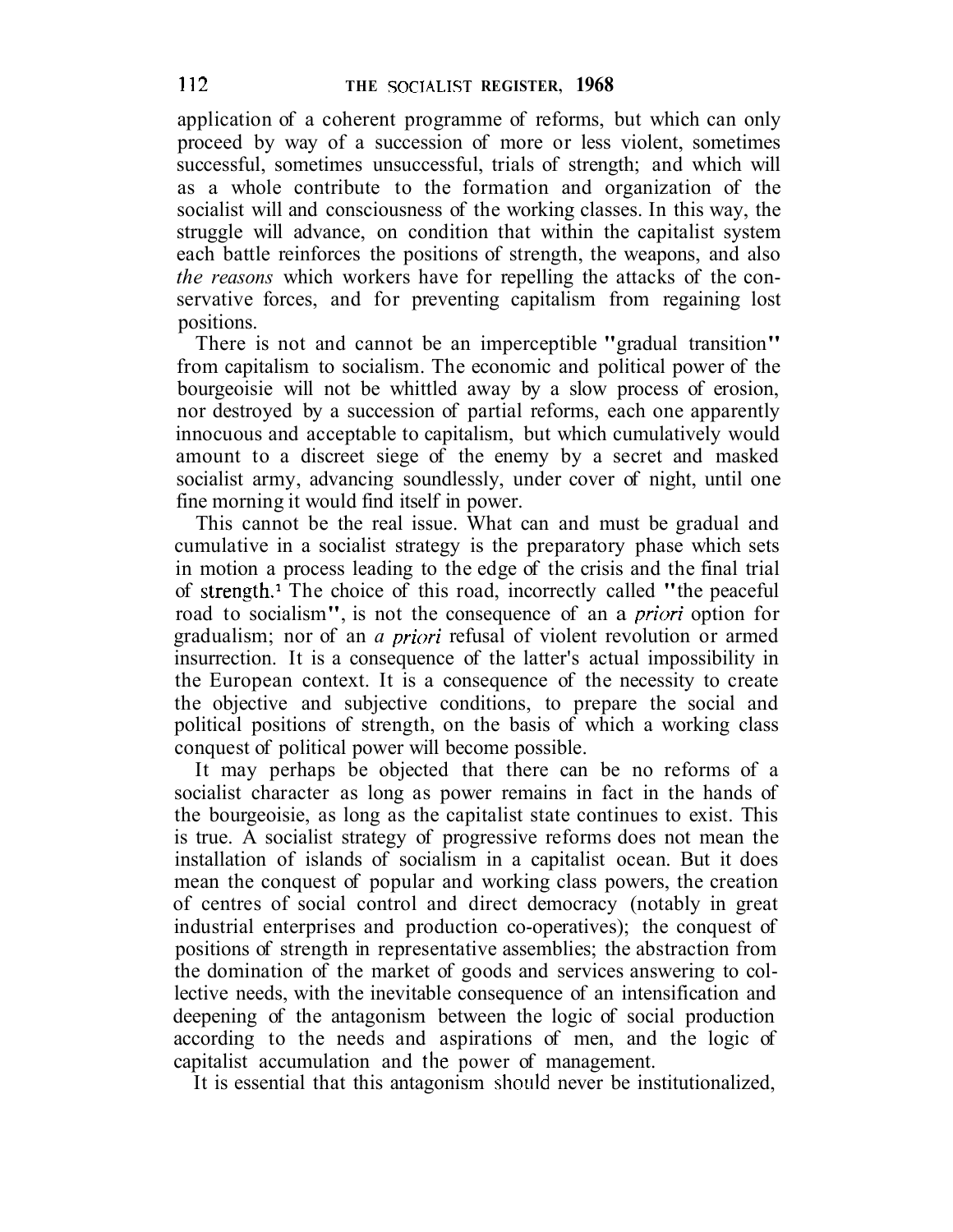as it usually is in neo-capitalist and social-democratic regimes, by the integration of working class organizations in the state and their subord- ination to it, by compulsory negotiation and arbitration. The autonomy of trade union and political organizations must bring the antagonisms into the open and allow them to develop freely, and then bring the existing organization of power into question and into crisis, and upset the balance of social forces and of the capitalist economy—a balance which tonds to existing organization of power into question and into crisis, and upset which tends to reconstitute itself at a higher level after every initiation of partial reforms, a point which will be taken up presently.

A socialist strategy of gradual reforms can neither be conceived as a simple electoral conquest of a majority, nor as the promulgation of a series of reforms by a chance coalition of social-democrats and socialists.<sup>2</sup> The electoral struggle, even when it is ultimately victorious, has never enabled the working classes to forge a collective will or real political power. As Marx and Engels wrote," suffrage gives the right, not the power to govern. It makes possible an assessment of a multi-<br>plicity of individual wishes, expressed in the secrecy of the polling booth, of men and women whose convergence of demands does not yet make at all possible their organization and unification for the pur- pose of common action.

This is one of the mystifications of bourgeois democracy. Its insti- tutions are so conceived as to perpetuate the separation of individuals and their molecular dispersion, to deny them all collective power over the organization of society, leaving them merely with the posisbility, as a substitute for popular power, of a *permanent delegation* of *power* every four or five years to representatives with no direct relations with the masses, to parties which are only considered "acceptable partners" on condition that they represent vis-a-vis their electors the superior interests of the capitalist state, rather than the interests of their elec- tors vis-8-vis the capitalist state.

In short, electoral victory does not give power: electoral victory acquired on the basis of a programme of reforms, however timid, does not give the power to initiate these reforms. This is one of the pro- found reasons for the persistence of conservative majorities except in periods of grave crisis and conflict, and for the regular re-election of the government in office, whatever its policies. For in their general tendency, if not in detail, these policies reflect the existing relation of forces in the given situation.

However eloquently it may be advocated by the opposition, a different policy will neither convince nor appear possible *unless there* already been  $\boldsymbol{a}$  virtual demonstration of the power of promulgating it, unless the relation of social forces has been modified by direct mass action which, organized and led by the working class parties, has created a crisis for the policies of the government in **other** In other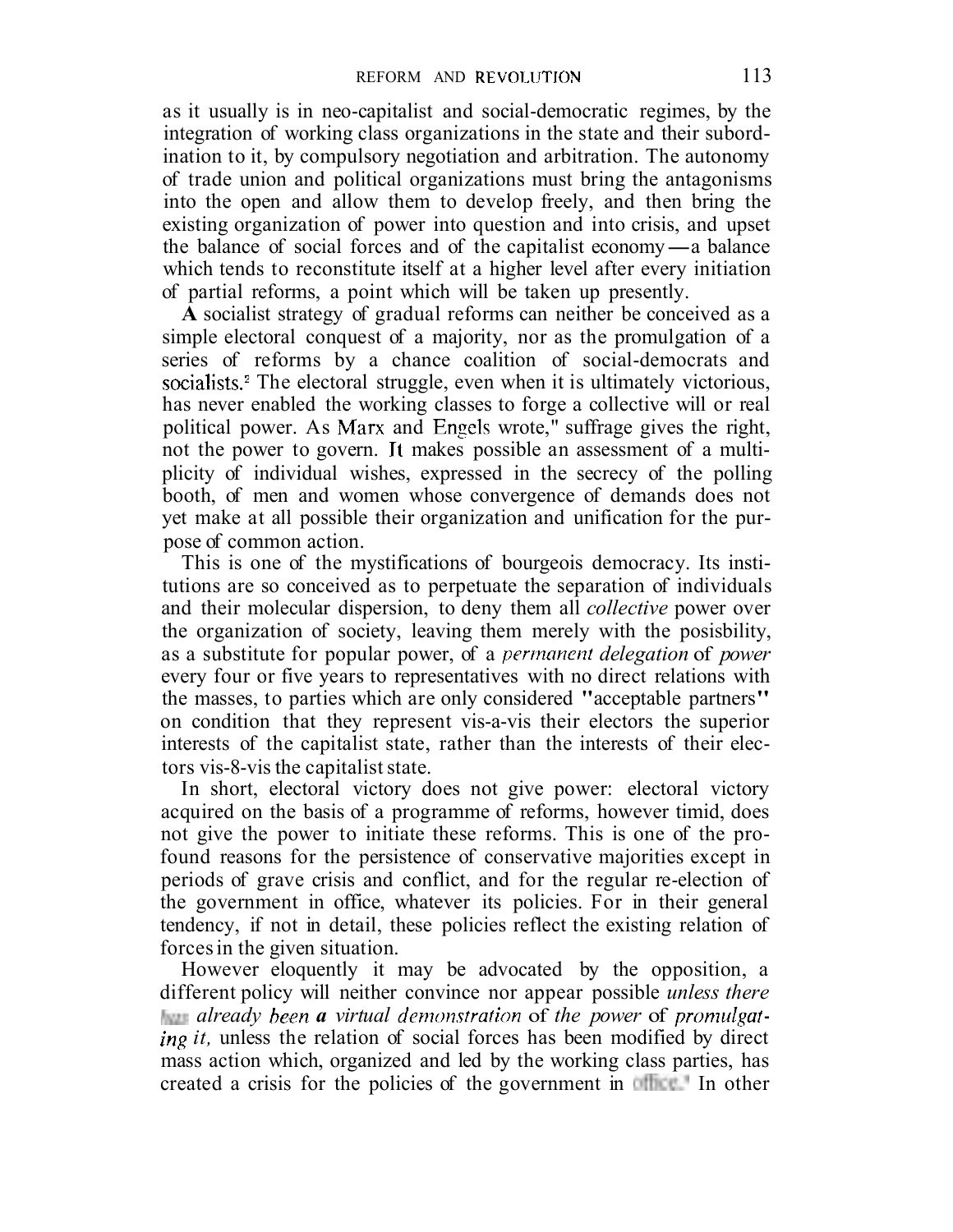words, the power to initiate a policy of reforms is not conquered in Parliament, but by the previous demonstration of a capacity to mobilize the working classes against current policies; and this capacity of mobilization can itself only be durable and fruitful if the forces of opposition can not only effectively challenge current policies, but also resolve the ensuing crisis; not only attack these policies, but also define other policies which correspond to the new balance of forces:<br>or rather—since a relation of forces is never a static thing—to the<br>new dynamic define other policies which correspond to the new balance of forces: new dynamic of struggle that this new relation of forces makes possible.

Without a change in the balance of forces between classes; without a shift in the economic and social balance of the system through the struggle of the masses for their demands, there is a fatal tendency for electoral logic to play into the hands of those political leaders for whom the role of the "left" is reduced to carrying out "better than the right" *the same policies as the right*: and for whom interparty competition reduces itself, in Lelio Basso's words," "to the competition between cliques of political leaders who present their credentials for a more efficient administration of power within the framework of a com-<br>mon political choice". If, on the other hand, mass struggles succeed in upsetting the balance of the system and in precipitating a crisis without being accompanied at the party level by the definition of a really new economic policy capable of resolving the crisis to the political and material advantage of the working classes (as has happened in the recent past in most of the countries of Western Europe), then the situation rapidly decays and despite their victories the working classes are soon thrown back by the bourgeoisie to their starting point. Famous precedents for this are France (1937,1947 and 1957), Belgium<br>(1961). Italy (1962–1964), etc.

At the present time there is a danger that this same process of decay of a situation favourable to the working class will be reproduced every time a coalition coming to power on a programme of reforms is a heterogeneous alliance of neo-capitalist reformists and socialists. This touches on the strictly political conditions of a socialist strategy of reforms.

Such a strategy, it is worth repeating, cannot, in present-day Europe, aim at the immediate installation of socialism. Neither can it aim at the immediate realization of anti-capitalist reforms which are directly incompatible with the survival of the system, such as the nationalization of all important industrial enterprises or of all with monopolistic or oligopolistic structures. Such reforms, included within a short-term programme, would not constitute the *setting in* motion of a revolutionary during which class antagonisms would steadily intensify to the point of a decisive trial of strength. They would constitute directly the destruction of capitalist structures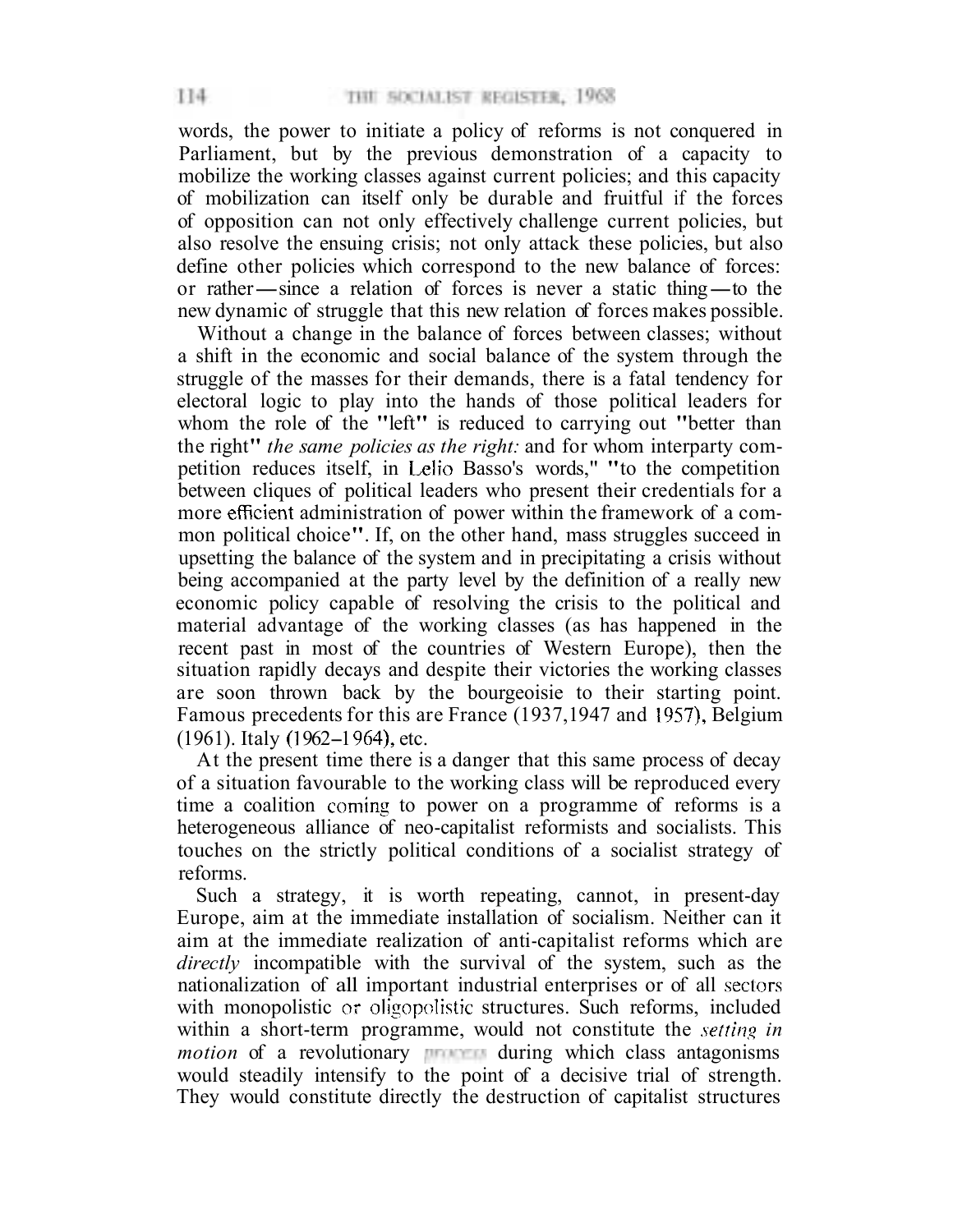and would already demand sufficient maturity of the working class for the immediate revolutionary conquest of political power. If the socialist revolution is not immediately possible, neither is the realization of re-<br>forms immediately destructive of capitalism. Those who reject any other kind of reforms in fact reject the very possibility of a strategy  $\sigma$  transition and a process of transition to socialism.

We should not conclude from the impossibility, failing a pre-<br>revolutionary situation, of passing directly to reforms destructive of the system, that a socialist strategy of reforms can or must be limited to isolated or partial reforms, called "democratic" because they have not only no socialist content, but no socialist perspective or revolu- tionary dynamic. In practice, what distinguishes a socialist strategy of reforms from a neo-capitalist reformism of a social-democratic type is less each of the reforms proposed and each programmatic objective than: 1. the presence or absence of *organic ties* between the various reforms; 2. the rhythm and modalities of their initiation; 3. the pres-<br>ence or absence of a will to profit by the collapse in the balance provoked by the first reforming actions for new disruptive action."

The fact that social-democratic leaders and socialist forces may find themselves in agreement on the necessity of certain reforms must never be allowed to confuse the basic difference between their respec- tive goals and perspectives. If a socialist strategy of reforms is to be possible, this basic difference must not be masked, nor dismissed to a lower level by tactical agreements at the summit. On the contrary, it must be placed at the centre of political debate. If not, the socialist movement, by seeming to give a totally unmerited "socialist" warrant to the social-democratic leaders through tactical agreements at the fusion of the whole of the working-class movement and particularly of its avant-garde.

These remarks are particularly applicable to the present European situation, in which the precarious economic balance no longer allows as it did in other periods the financing by inflation of social pro- grammes and public intervention. It follows from this situation that a programme with a "social" character-concerning the raising of low wages; the development of social construction and backward regions; the improvement of education and public services, etc.—must either use a coherent set of reforms to attack the logic and the core of capita-<br>list accumulation; or retreat precipitately before the lightning response of capitalist forces whose interests are threatened or adversely affected.

If it is proposed that a popular front coalition should be brought to power on the basis of an agreement as to a minimum common programme, entailing several partial reforms, and excluding by the very terms of the alliance reforming actions going beyond the limits of the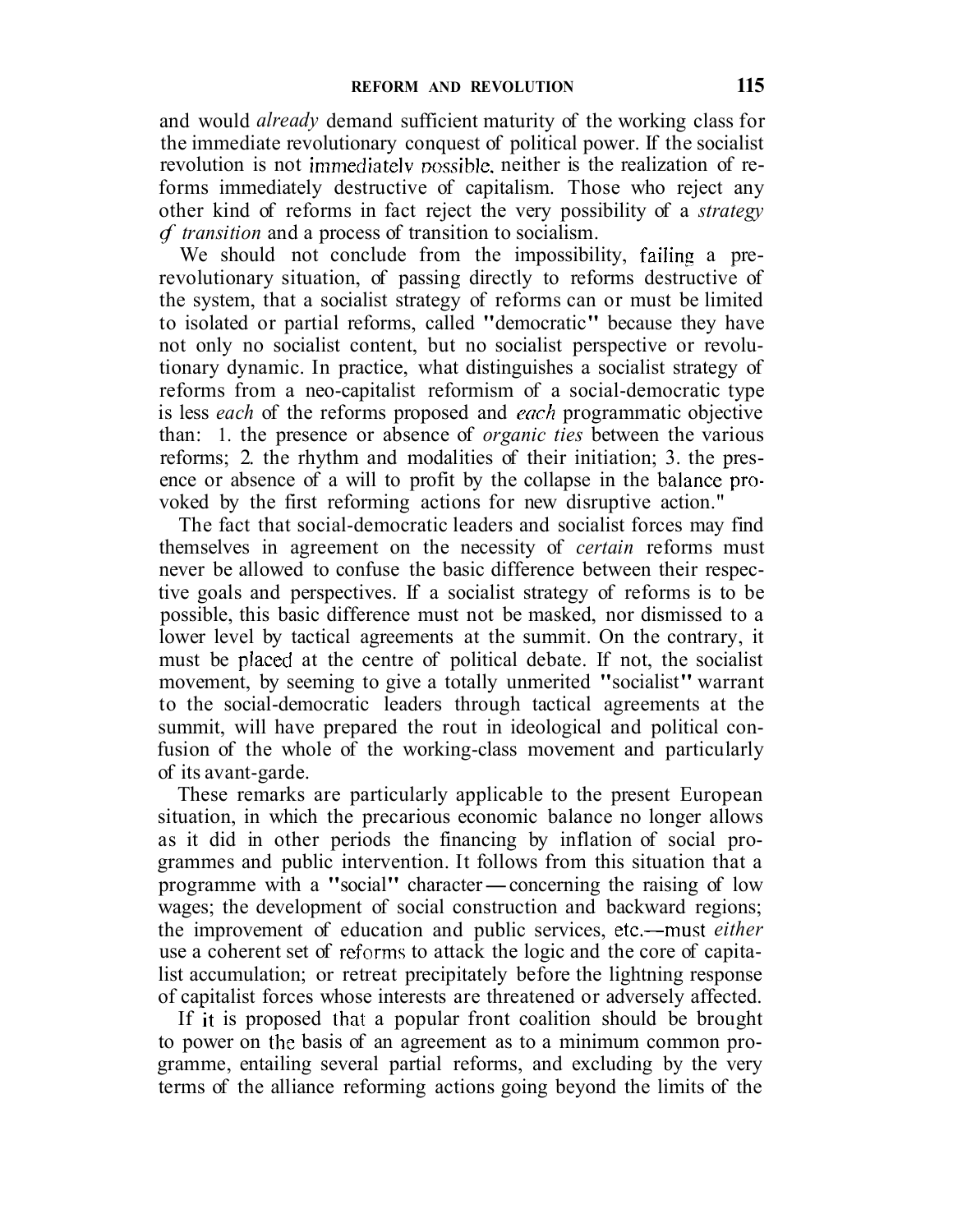programme, then the fate of the coalition and its government is virtually sealed in advance.

In fact, the very essence of a minimum programme is that, unlike a programme of transition or a strategy of reforms, it debars the socialist forces, on pain of breaking the pact, from profiting by the dynamic of the process set in motion by the initial measures, and even from responding by counter-offensive to the offensive of the capitalist forces.

The nature of this offensive is now well known, as it always follows the pattern of France in 1936. The bourgeoisie reacts to the actions which threaten its prerogatives and powers by a flight of capital, an investment strike, and selective dismissals, aimed first of all at trade union militants; in short, by unleashing an economic crisis whose effects penalize the working classes. This crisis—which is not merely the result of union militants; in short, by unleashing an economic crisis whose the result of a deliberate and concerted action by the bourgeoisie, but also of the objective impossibility of making capitalism work while the result of a deliberate and concerted action by the bourgeoisie, but<br>also of the objective impossibility of making capitalism work while<br>attacking its internal resources—finally allows the bourgeoisie to<br>presentite from negotiate from a position of strength the revision of the government programme and the postponement in time  $(i.e., in practice, indefinitely)$ of its objectives. The bourgeoisie is the more insistent the more negotiation brings out the internal division of the coalition between partisans of intransigence and partisans of compromise. As the weeks pass and the economic and monetary crisis deepens, the former inevit- ably lose ground to the latter. For from this moment on the situation has already changed. The original minimum programme has already become inapplicable. To apply it would now demand draconian measures which did not figure in the original common minimum promeasures which did not figure in the original common minimum pro-<br>gramme—e.g. exchange, controls, price ceilings, import quotas,<br>nationalization of financial or industrial monopolies—and which could<br>only be attenuated by a nationalization of financial or industrial monopolies — and which could only be attempted by a government "striking while the iron is hot", at the moment of maximum popular support and mobilization.

But the weeks which have passed in sterile bargaining; the economic crisis; the dissensions within the coalition produce a reflux of combativity in the working classes. The partisans of intransigence are already fighting a rearguard action. Confusion ensues, and the capita- list forces, conscious that time is on their side, harden their stand. The history of the coalition thus becomes that of a long retreating struggle. To regain the confidence of capital it multiplies concessions. **Herm** finally it is succeeded by a moderate government, better suited to appease the bourgeoisie and "cure" the economy, the popular front coalition has to its credit only the measures and partial reforms carried out in its first weeks of power, and which have been distorted, deprived of all real significance and even put to the service of the capitalist system.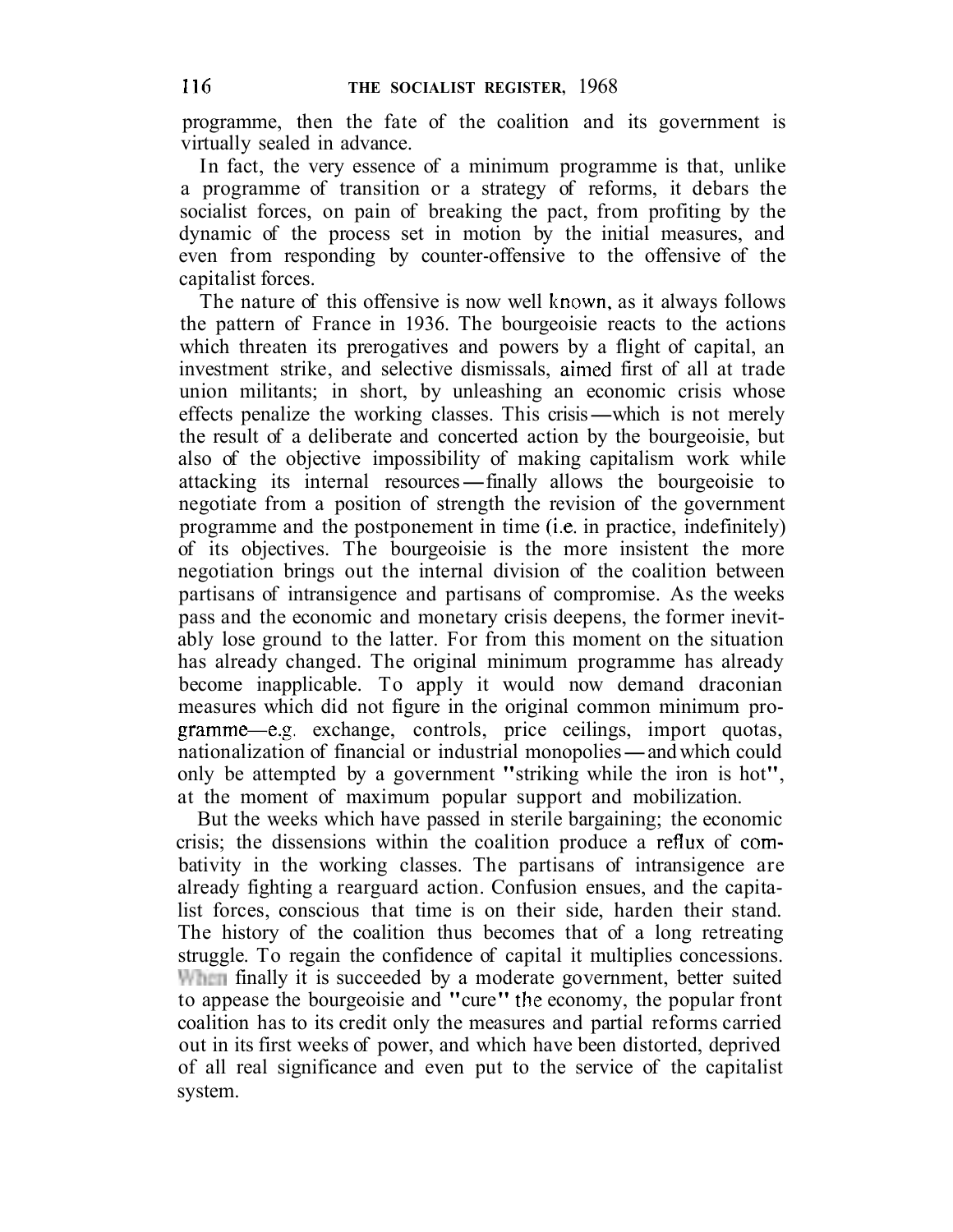The repetition of a similar process—which occurred in France after 1936 and 1945; in Great Britain after 1945 and 1964; in Italy after 1947 and 1963--can only be prevented if the coalition is sufficiently homogeneous and conscious of the trials awaiting it to respond to the offensive of the capitalist forces by a lightning reaction in the country of the working masses, and by governmental measures prepared preventively in advance, well before the **victory**.<sup>1</sup><br>But an effective reaction from the working class movement pre-

supposes that the reforming action is not conceived as an action centralized in the state, in support of which the coalition demands of the masses a permanent and disciplined delegation of powers; rather it presupposes that the promulgation of the economic programme goes hand in hand from the beginning with democratic reforms allowing the development in factories, co-operatives, regions and local councils of centres of popular power and initiatives adapted to local circum- stances.

On the other hand, preventative measures against the offensive of the capitalist forces presupposes that from the start the coalition had no<br>illusions about the possibility of appeasing the bourgeoisie and reconciling it with a loyal collaboration with the new  $B$ ut socialdemocratic leaders are supporters of a popular front. According to them, initially there should be a sincere attempt at a policy resting on indirect controls and freely accepted managerial prerogatives. It would be incorrect to reject this method of approach  $\alpha$  priori if its supporters were conscious from the start that it *cannot constitute a lasting policy*, but must inevitably lead to an acute conflict which must he prepared for. In other words, a policy of indirect public control of the mechanisms of accumulation and circulation of capital should not necessarily be rejected, on condition that it must only be conceived as a transition towards the policy of direct control which it will in- evitably demand as its logical continuation under pain of a blockage in the system and retaliations on the part of the economic forces.

To believe that the state can *in the long term* contain, orientate and regulate the activity of the economic forces without encroaching on the régime of private property is in fact to abstract from the political and psychological dynamic of capitalism. No doubt it is technically true that a selective policy in fiscal, price and credit matters tion, differentiate the growth of its sectors, services and regions accord-<br>ing to social criteria and a global economic rationality. But what is technically possible<sup>9</sup> is not for long politically possible.

The public desire to reduce the cost of growth; to eliminate waste (in the form of artificially expanded costs of marketing, management, advertising, display and so on); to prevent the use of the resources of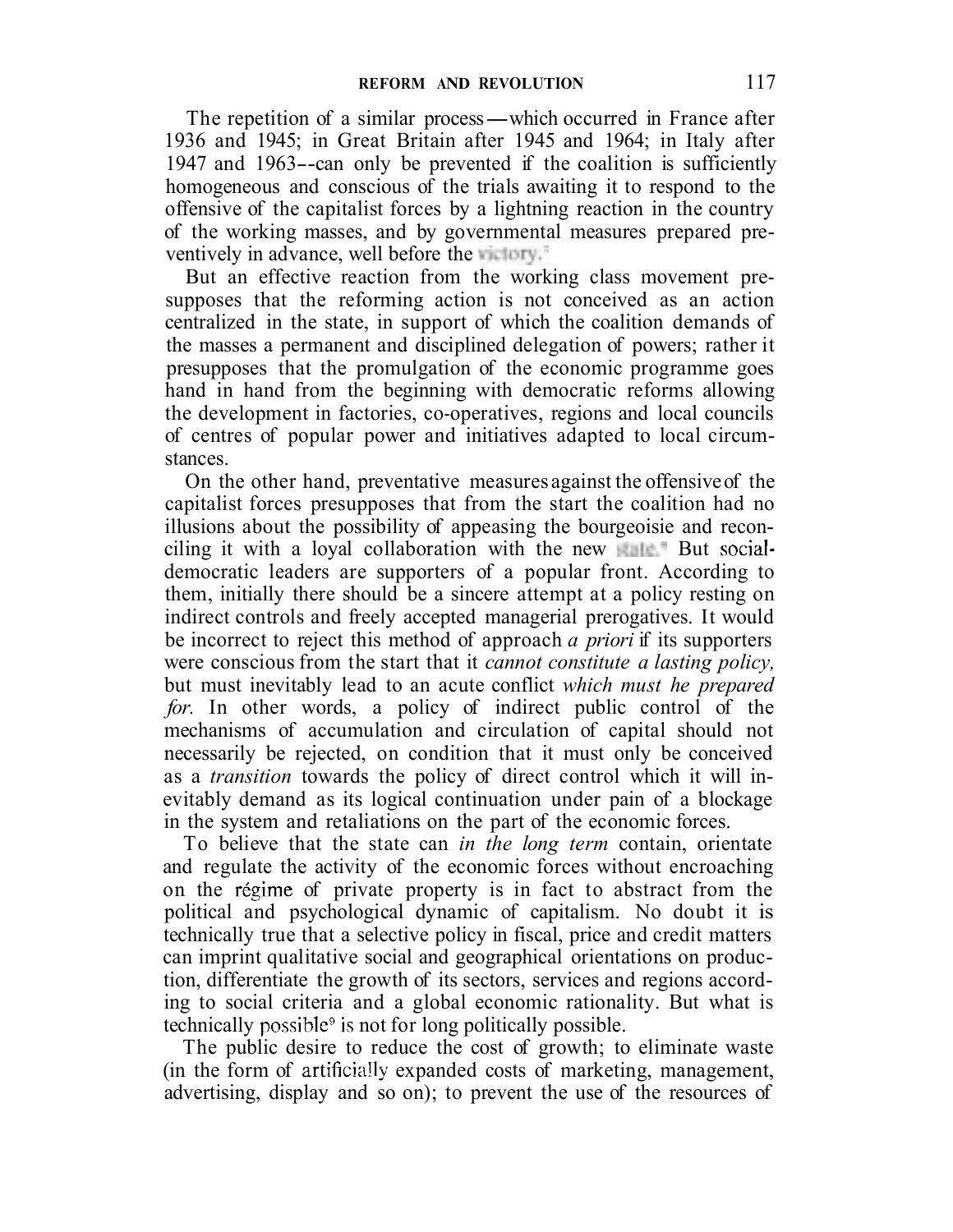enterprises for private purposes; to prevent investment in new installa- tions and new models which contribute neither to technical progress nor to the improvement of products but are rather aimed primarily at justifying the rates of amortisation allowed by the Inland Revenue, all this is rigorously technically possible through the tightening of controls and the establishment of strict administrative rules: e.g. the limitation of advertising costs accepted by the Inland Revenue; the determination by sectors, or single cases (where monopolies are concerned), of an acceptable rate of profit, of the use which may be made of profit, of the direction and nature of investments which can be made, etc., under pain of stiff tax penalties.

But the promulgation of such public directives<sup>1</sup> quickly comes up against the logic of capitalist activity and destroys its dynamic. In fact, it amounts to the destruction of managerial authority, to the factual socialization of the activity of the entrepreneur, to indirect public direction of firms. It would include as a sanction the confisca- tion (or very severe taxation) of supra-normal profits. It would thus re- move any reason why a private company should seek a rationalization or innovation which would increase its profits beyond the rate reckoned as normal, thereby destroying one of the major incentives to technical progress. In short, by controlling management, by weighing it down at the top with bureaucracy, by attacking the profit motive, the state would be attacking the very dynamic of the capitalist system, and would encourage its paralysis or sclerosis.

There is no sense in attacking the mechanisms and dynamic of the capitalist system *unless one intends to abolish it, not conserve it.* To attack the consequences of the system's logic is necessarily to attack this logic itself and to threaten the system. If this crisis is not to turn against those who provoked it, it must be resolved by the transfer of centres of accumulation under public control. In default of more ex-<br>treme measures of socialization following initial reforms and tending to remove those very obstacles raised by the promulgation of the pro- gramme, the reforming coalition will be the victim of a war of attrilion and of the process of decay we have just described.

If intermediate reforms (in the sense that they do not reveal their anti-capitalist logic *directly*) must certainly not be rejected in the per-<br>spective of a socialist strategy, this is only on the basic condition that they must be conceived as means not as ends, as dynamic phases in a process of struggle, not as resting stages. Their function is to educate and unite the actually or potentially anti-capitalist social forces by the struggle for undeniable social and economic obiectives—above all, for a new direction for social and economic development—by adopting initially the method of peaceful and democratic reforms. But this method must be adopted not because it is viable or intrinsically pre-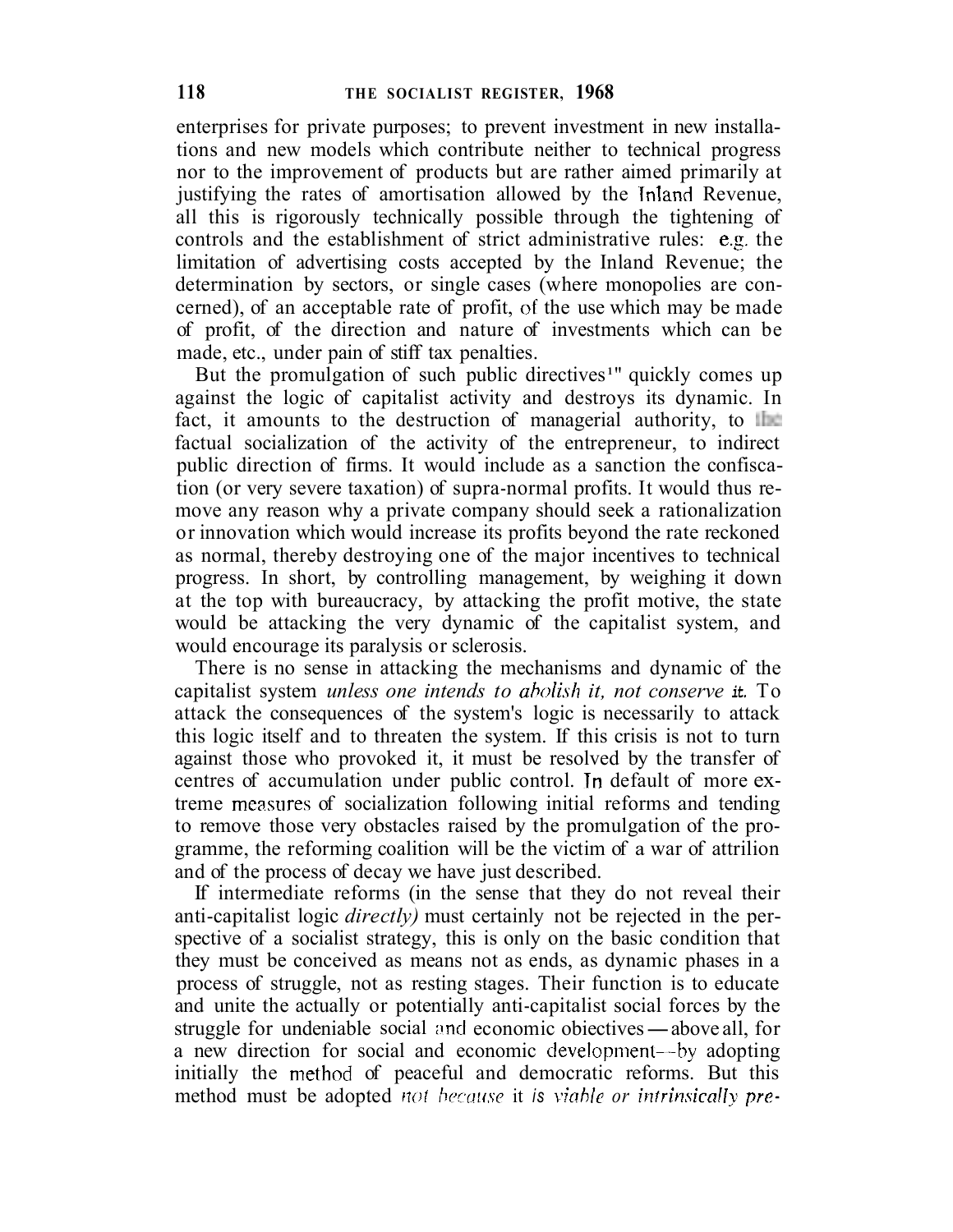ferahle, hut on the contrary because the resistance, the limits and the  $impossible$  impossibilities which it inevitably come up against after a short while are suitable simply for the demonstration of the necessity of socialist transformation to social forces not yet ready for it.<sup>11</sup>

# 2. Socialists and Reformists. The Problem of a Programme

Obviously, such a strategy cannot be realized in the framework of a summit-alliance with neo-capitalist formations, i.e. Social Democrats and centrists, who would immediately set out to limit reforming action to measures acceptable to the bourgeoisie and demand strict programmatic adherence to this principle from their partners. It presupposes that there is a clear consciousness of the nature of the process of transition to socialism at the level of the political leaders, a consciousness of its mechanisms, its dynamic, of the aspirations of the working masses who support it, and of the relatively short respite in which the success or failure of the undertaking is determined.

To summarize, a socialist strategy of reforms must aim at disturbing the balance of the system, and profit by this disturbance to prepare the (revolutionary) process of the transition to socialism, which, as we have seen, can only be done at white heat. A strategy of this type is only practicable in periods of movement, on the basis of open con-<br>flicts and large-scale political and social movements. It cannot be confront is stabilized, once a balance of forces is set up, the battle of ceived as a battle of attrition in a war of position. For once the social front is stabilized, once a balance of forces is set up, the battle of rupture—which it is precisely the function of a socialist strategy to prepare for-is postponed. Of course, the new balance of forces may be more favourable to the working classes than the old one, the conbe more favourable to the working classes than the old one, the con-<br>tradictions and elements antagonistic to capitalist logic more marked. But these contradictions, once the struggle for reforms has reached a tradictions and elements antagonistic to capitalist logic more marked.<br>But these contradictions, once the struggle for reforms has reached a<br>new level—i.e. in practice, once its dynamism has been arrested—are<br>mufiled in th muffled in the form of constant attempts by one side and the other to whittle away the opposing position. These essentially *tactical* skirmishes no longer allow the intervention of a *strategy*. For however precarious the balance of forces, it rests on the recognized impossibility for either side to force a decision.

 $\blacksquare$  is thus unrealistic to assimilate these muffled tactical conflicts, which may be spread over a long period, to a "revolutionary process" which ripens over one or more decades.<sup>12</sup> However precarious the balance set up when the struggle for reforms reaches a level may objectively be, it is a balance; for the socialist and workers' movement it is a lean period. The contradictions introduced into the system by the reforms imposed previously no longer gnaw at its substance, and do not weaken it like a chronic malady. They do not retain their original disruptive potential. On the contrary, they lose it. There are no anti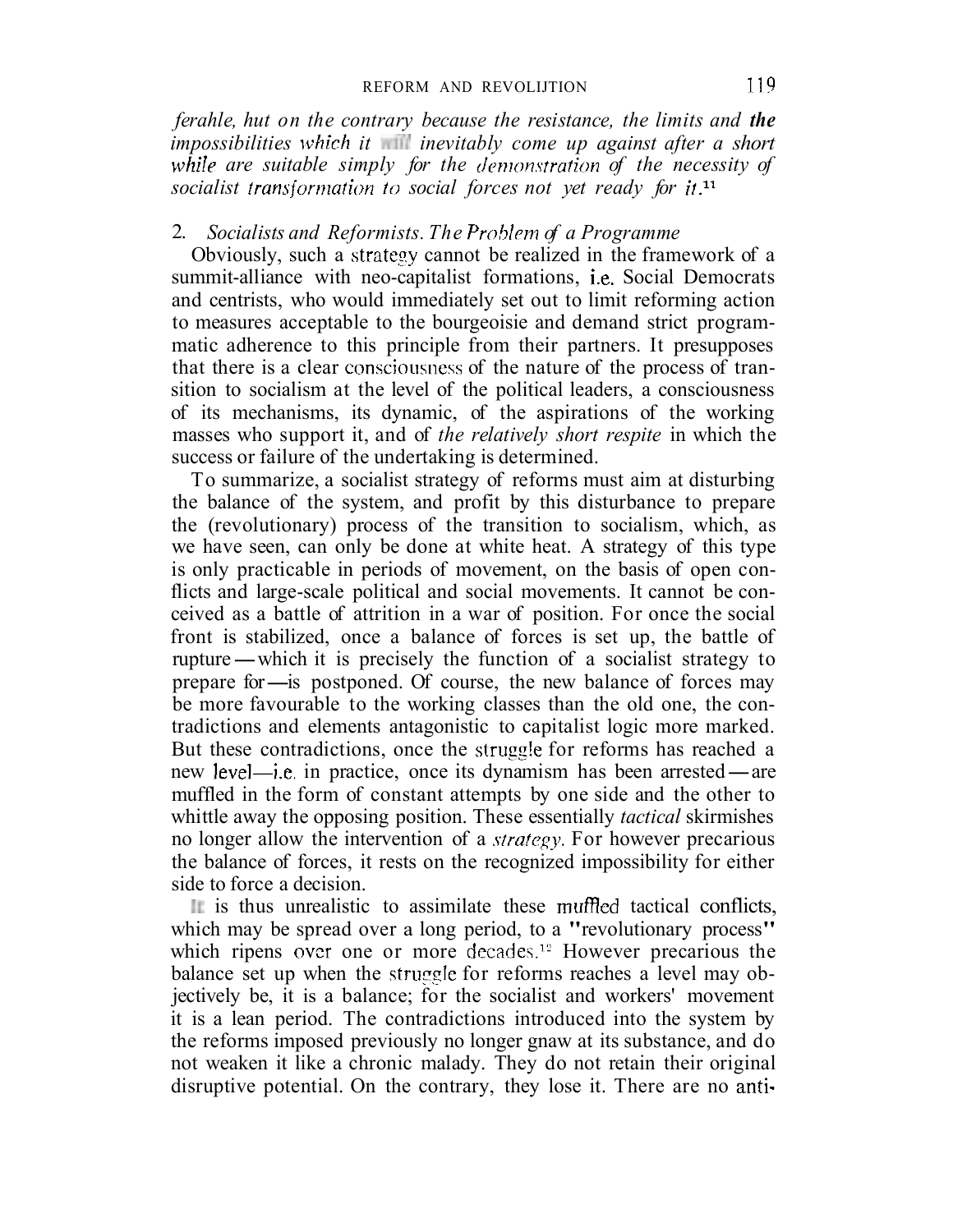capitalist institutions or conquests which cannot in the long run be whittled down, denatured, absorbed and emptied of all or part of their content if the imbalance created by their initiation is not exploited by new offensives as soon as it manifests itself. Constrained to coexist with institutions which originally opposed its logic and limited its sphere of authority, capitalism learns to subordinate them to itself without a frontal attack; insofar as it dominates the crucial sectors of capitalist accumulation and development and particularly those new activities imposed by technical progress and growth, it can regain all or part of the lost territory.<sup>13</sup>

This means that it is impossible to conceive the period of transition, or even the period preparing the transition, as a long period, of the order of a decade. If the transition is not begun after the disruption of the balance which provokes the struggle for reforms, then it will not take place in that period. The reforms will be disjointed, checked and digested by the system, and a balance re-established at a higher level. A new period of preparatory struggles, comprising in their objectives new contradictions will be necessary to create the conditions for a new offensive. The discontinuity of socialist strategy is that of history itself.

We should not conclude from this that the democratic reforms of the past were vain, which would amount to asserting the sterility of a century of working-class struggles. Even emptied of all or part of their content, the conquests of the past enable working-class and socialist forces in a new phase of their offensive to reach out for more advanced objectives. In this sense, Lenin considered state monopoly capitalism, the most advanced phase of the capitalist socialization of the productive forces which has already set up certain levers which the socialist state will be able to use, as the ''antechamber to socialism". Given this, it must still be stressed that if past conquests make the

domination of the capitalist class more precarious, the balance of the system more fragile, for this very reason they make new partial reforms and new displacements of the balance *politically more difficult*. Pre-<br>cisely when new anti-capitalist reforms risk compromising the survival of the system, the resistance of the bourgeoisie to any new reform becomes ferocious. The shorter the the to the disruption of the system, or the closer it has been approached in the  $\mathbb{R}$  the more difficult it becomes to approach it again or to go beyond it. For the bourgeoisie is now on guard: the working-class movement runs the risk **of** political and economic failure in its undertaking: a higher degree of preparation, resolution and consciousness is now necessary to engage in a new battle.

The idea of "creeping socialism", gaining ground thanks to reforms achieved one by one until a "qualitative leap" is provoked, corresponds to nothing real except the very real vigilance of the bourgeoisie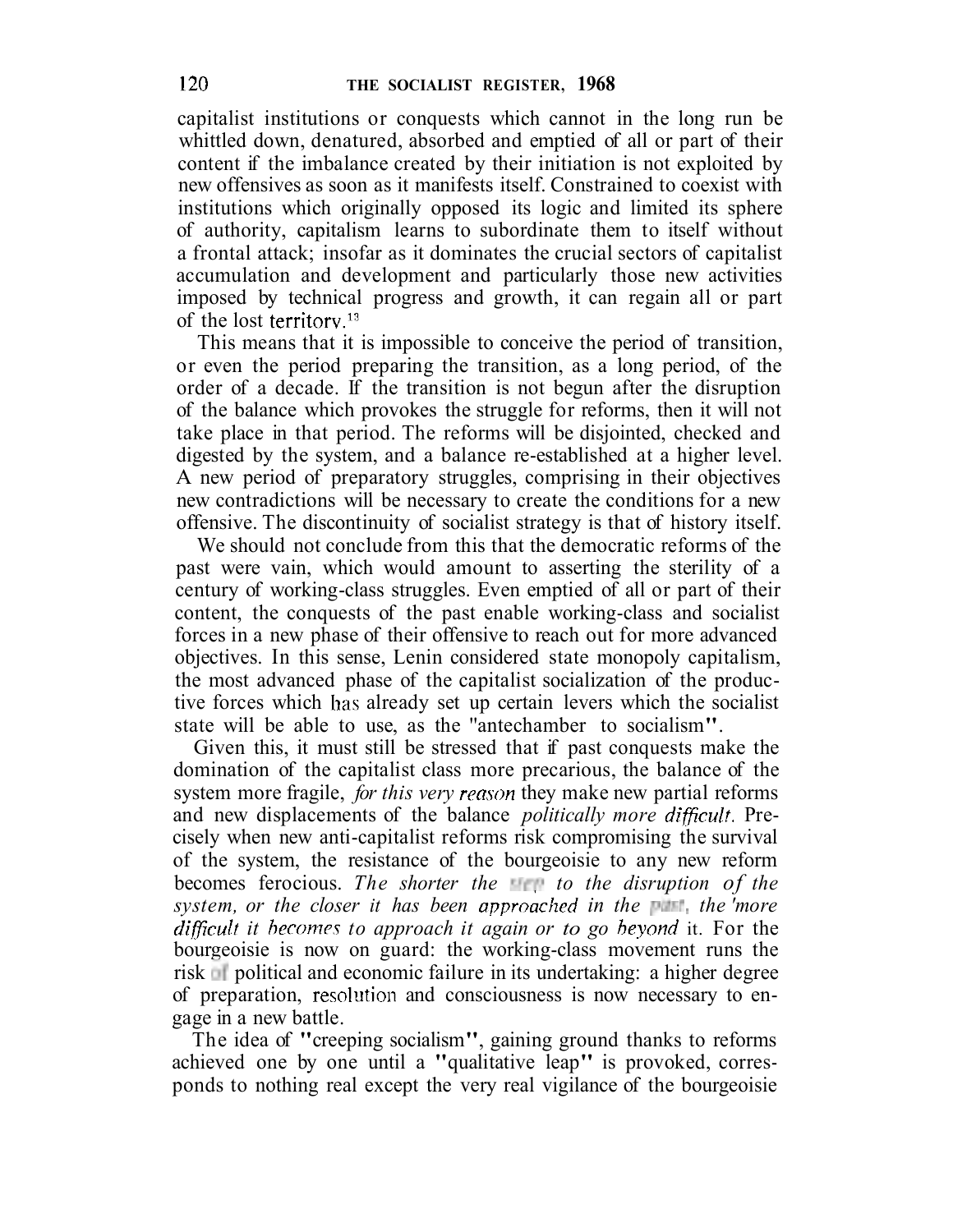which this idea reflects. There can be no *cumulative effect* of reforms successively imposed over a long period, without a sharp trial of strength based on a strategy. Particularly in those societies where the mechanisms of capitalist accumulation are already objectively at the mercy of public intervention: where institutional reforms presenting no intrinsic difficulties would suffice to break the power of the bour-<br>geoisie--even though the state does not use these instruments *against*<br>the monopolies, quite the contrary-there above all do the capitalist<br>forces us forces use all their strength in every field (ideological, political and social) to hinder the formation of a political will able to impose these reforms.

Several countries of Western Europe (France, the Scandinavian countries and Italy in particular) have today reached this threshold where, because of the structural vulnerability of the system, the bourgeoisie is defending its power positions tooth and nail, and posing an implacable opposition to the everyday claims of the workers' move- ment as much as to its struggle for partial reforms. This means that it is necessary to raise the struggle to the higher level of a global strategy, based on a general vision, and not to attack just the im- mediately intolerable effects of capitalism, but the very nature of the relations of production, social relations and the civilization which has given birth to them.<sup>14</sup>

This elevation and "globalization" of the objects of struggle is imperative for the simple reason that the very survival of the system has now been objectively threatened even by the conquest of partial reforms, and the bourgeoisie knows it. It globally resists partial attacks. Winning a trial of strength is now inconceivable for the workers' move- ment unless it can achieve the subjective appreciation of the global character of what is at stake in the course of struggle; unless it suc- ceeds in opposing its own global political will to the global resistance of its adversary. A battle in which everything is at stake for the enemy cannot be won unless the partial objectives which one is committed to imply a goal deserving *total* commitment.

Thus there is some truth and some error in the "maximalist" ten- dencies which are at present developing in the face of the degeneration of European Social-Democracy and the increasing difficulty of achiev- ing partial victories and reforms. The error is to postulate that any struggle must now be entered into only with a clearly stated socialist intention and for aims which imply the destruction of the system. This amounts to claiming that the revolutionary intention *predates* the struggle which gives it strength. This undialectical position evades the problem by supposing it to have been solved. For in reality, the socialist intention of the masses never emerges  $ex$  nihilo, nor is it formed by political propaganda or scientific proof. A socialist intention is con-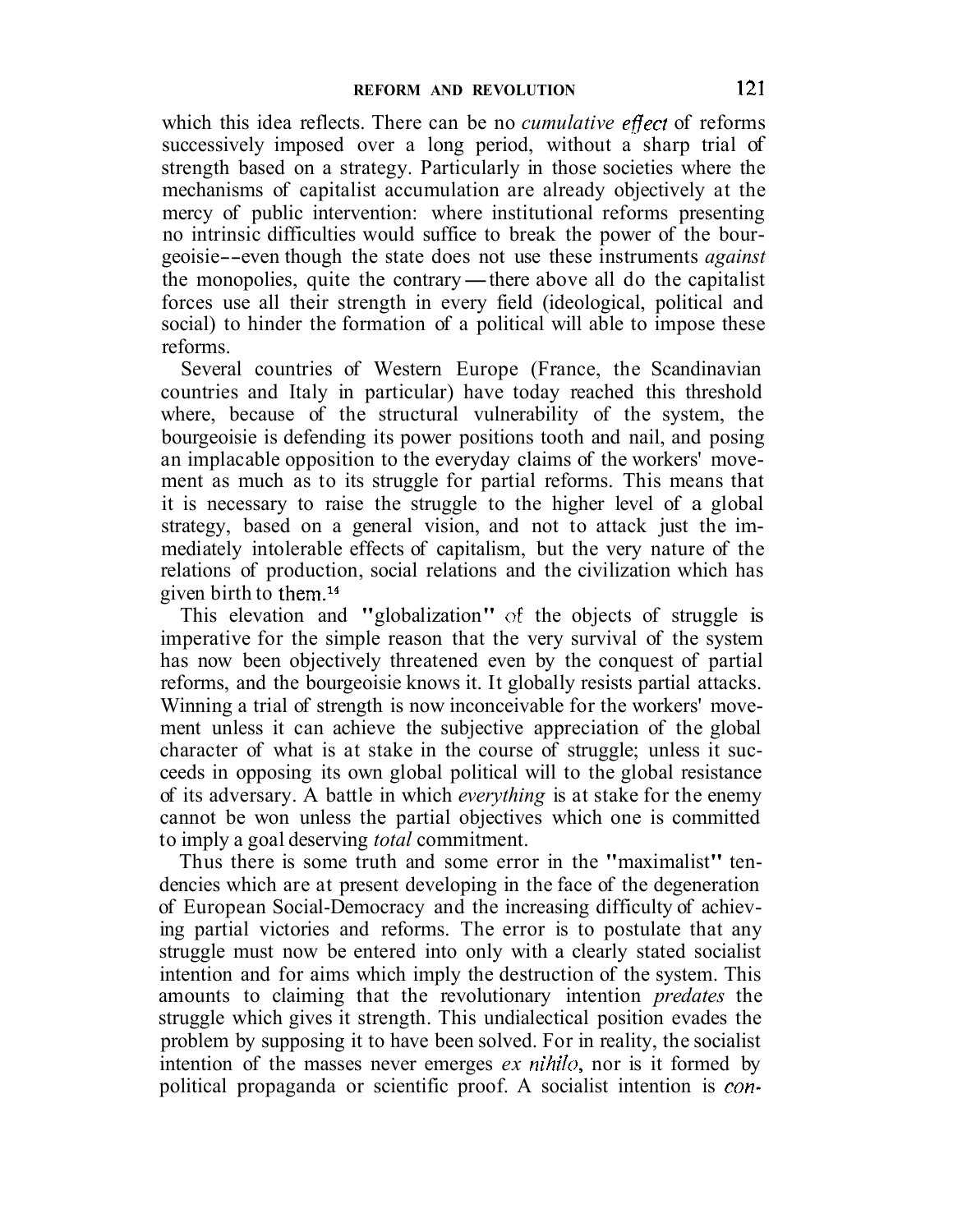THE SOCIALIST REGISTER, 1968<br>
ough the struggle for plausible objectives corres-<br>
berience, needs and aspirations of the workers.<br>
and that the goals be articulated together in a<br>
l that as the struggle progresses pressing structed in and through the struggle for plausible objectives corres-<br>ponding to the experience, needs and aspirations of the workers.

Further, it demands that the goals be articulated together in a strategic vision, and that as the struggle progresses, pressing on to the structural limits of the system, it gains not only in breadth, but also in depth. Such a dialectical development of the struggle presupposes a pre-existent socialist intention among the masses. This intention is not manifested by polemic and revolutionary propaganda, but by ability to order the goals, to raise the struggle to a higher level, to give it "intermediate" goals prefiguring workers' power, which must neces- sarily be transcended once they are obtained.

Nevertheless, there is some truth in the "maximalist" position, for the workers' movement will only advance towards socialism if the latter is the objective sense of its actions in pursuit of its aims, the sense that is destined to become conscious ("subjective"). Any protest or demand whatsoever, if it is presented in general, i.e. abstract terms  $(e.g. a$ general increase in wages and pensions, a growth in public housing, etc.) cannot have this objective sense; if only because the realization of the goal is not in the power of those who demand it and will not be achieved directly through their action, even when they succeed. Furthermore, this kind of demand has no internal anti-capitalist logic necessitating the transcendence of its objectives once they have been obtained. These objectives are presented as new levels whose realiza- tion could be the result of government action based on technical (or technocratic) reforms. Their content exhausts them.

In present conditions, the workers' movement will only acquire the political maturity and strength necessary to destroy the accumulated resistance of the system if its demands are a living critique of the social relations and the relations of production, of capitalist rationality and civilization, in content, but also in the way they are pursued.

This critique, deepening the themes of the struggle, is particularly important in the neo-capitalist context, where the workers' socialist movement has to measure up against the subaltern reformism of Social-Democratic and Centrist formations. In fact, these latter often advance the same kind of objectives as the forces of the left (council housing, education, public amenities, "social justice", etc.)—but they subord-<br>inate their realization to the possibility of obtaining them without pro-<br>ducing a "breakdown of the machine" of capitalism, i.e. without disturbing the economic balance or weakening the power positions of the bourgeoisie.

The great speciality of Social-Democratic formalions is to demon-<br>strate that all problems can be resolved or made tolerable, all material needs satisfied within the framework of the system, given time and discipline. There is no call to "rock the boat" or engage in a trial of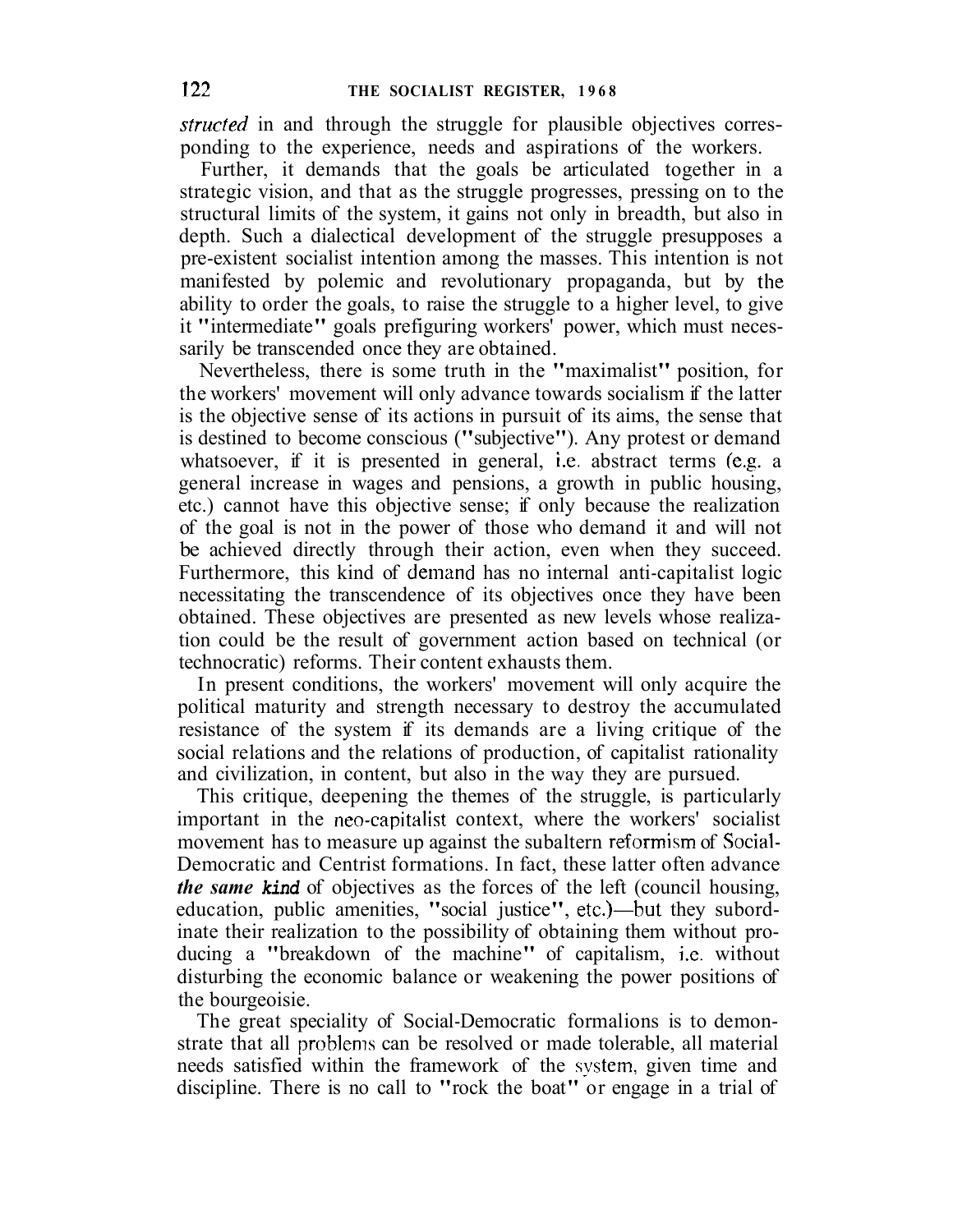strength; be patient, realistic and responsible and have confidence in the leadership. Let everyone keep to his place, and the neo-capitalist state will act in the best interests of all.

It may well be useful for the socialist forces to show that the Social-Democratic formations refuse to give themselves the means to carry out their programme; that this programme is either unrealizable, or requires such a long delay that its solution will be overtaken half- way by a change in the terms of the problem; or even that more and better can be expected and obtained if one is prepared to go further in transforming the structures. But however useful it may be, this kind of demonstration is insufficient. Essentially, it opposes promises of relative improvement by promises or more rapid or marked relative improvement. What it fails to say, and what the reformists are careful to shout at the top of their voices, is that these more rapid and more marked improvements would provoke a major crisis of the system: "You just want to break the machine, but we want to make it work rou just want to ord<br>better."

The socialist movement is ill-equipped to shake off this objection so long as it remains on the terrain of *relarive*, general improvements. If it lets it be believed that there is only a *relutive* difference, a difference  $\boldsymbol{f}$  degree between its policy and that of the reformists; that basically it is seeking the same kind of objectives, but uncompromis- ingly and energetically, and is prepared if necessary to bring the matter to a trial of strength with capital, it is hardly likely to eat away the electoral support of Social-Democracy and become the force in the workers' movement. A relative difference or a difference of degree is not, in fact, enough to make the masses prefer the perilous and arduous road of confrontation with the forces of capital to the slow but "sure" road of subordinate reformism.

No one will take the risks of a political and monetary crisis or engage in a trial of strength with the bourgeoisie just to secure the building of  $250,000$  council houses a year rather than  $200,000$ , an increase of 10 per cent rather than 5 per cent for lower paid workers, a 42 hour week rather than a 44 hour week, etc. The game is not worth the candle; if only because a more ambitious policy on the part of the socialist movement will initially provoke a brutal reaction on the part of the system, a major upheaval in the economy, and in all probability a deterioration in the material situation of the masses, at least for a short period.

Social-Democratic and Centrist propaganda is thus very telling when it "What's the Why try to force the pace when a little patience and discipline will give you what you are asking for at the appropriate and in calm and order? Is it worth risking a serious crisis to obtain in five years what could be obtained in seven or eight without great changes?"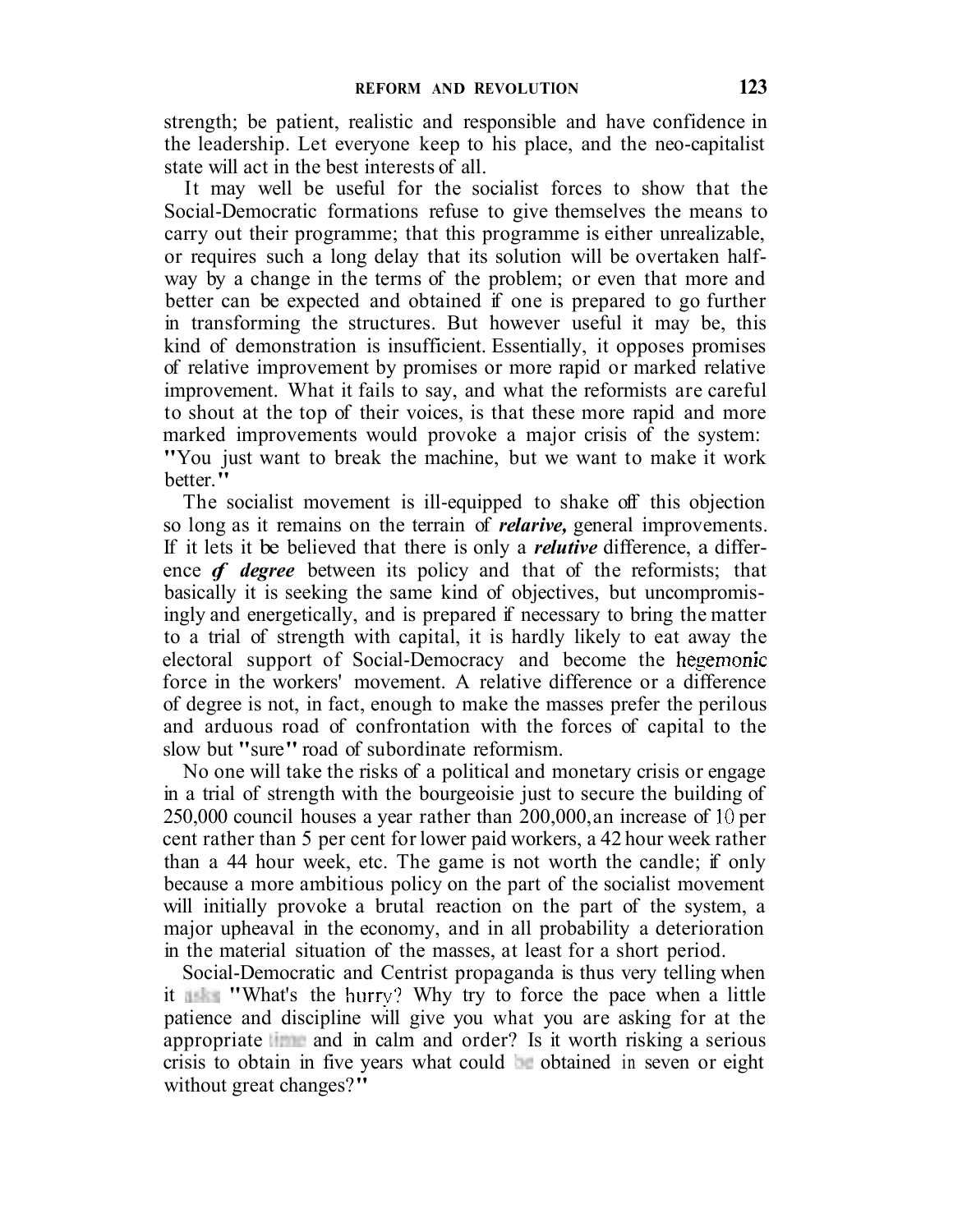All European Social-Democrats ask this question in one way and another, and the socialist movement can only respond by stressing that there is a *basic* difference between its policies and those of reformism.<sup>15</sup> Not a difference of degree, delay or method of realizing the same thing as Social-Democracy, only better and quicker. But a total difference justifying a total risk. Only to the extent that it can convey the fact that its actions and objectives are not of the same kind as those of subordinate reformism; that what is at stake is not a greater relative or partial improvement, but an absolute and global improve-<br>ment, can the socialist movement advance and establish itself as the hegemonic force in the workers' movement.

Absolute and global amelioration should not, of course, be under- stood to mean that the earthly paradise and the installation of socialism can be promised overnight. Rather, each partial improvement, each reform demanded should be articulated into a general project aiming at producing a global change. The scope of this change must transcend each partial objective which illustrates one of its determined aspects: the absolute improvement at stake is the emancipation of all those who are exploited, oppressed, degraded and crippled by capitalist re- lations of production in what is their social value and individual pride: their social labour.

Reformists and socialists do have some wishes in common; but not for the same purposes or in the same way. For reformism, at stake in Reformists and socialists do have some wishes in common; but not<br>for the same purposes or in the same way. For reformism, at stake in<br>the reforming action is merely "things"—wages, public amenities, pensions, the state is to dispense from on high to in- dividuals maintained in their dispersion and impotent with respect to the process of production and relations of production. For the socialist movement, the workers' sovereign power to determine for themselves the conditions of their social participation, to submit to their collective intent the content, development and social division of their labour is as important, if not more so, than "things". Hence the profound difference between reformism and socialism.

It is the difference between granting reforms which perpetuate the subordination of the working class in factory and society; and reforms imposed, applied and controlled by the masses themselves, based on their capacity for self-organization and their initiative. In the last analysis, it is the difference between technical, state reforms and democratic reforms; it being understood that the latter are *necessarily* anti-capitalist: "The struggle for an authenthic democracy, for any form of real participation in the management of collective interests, for any form of collective control, in particular for the workers' control of all aspects of the process of production . . . is to challenge in practice capitalism's power of decision. . . . An essential aspect of this struggle is the struggle of the working class for the right to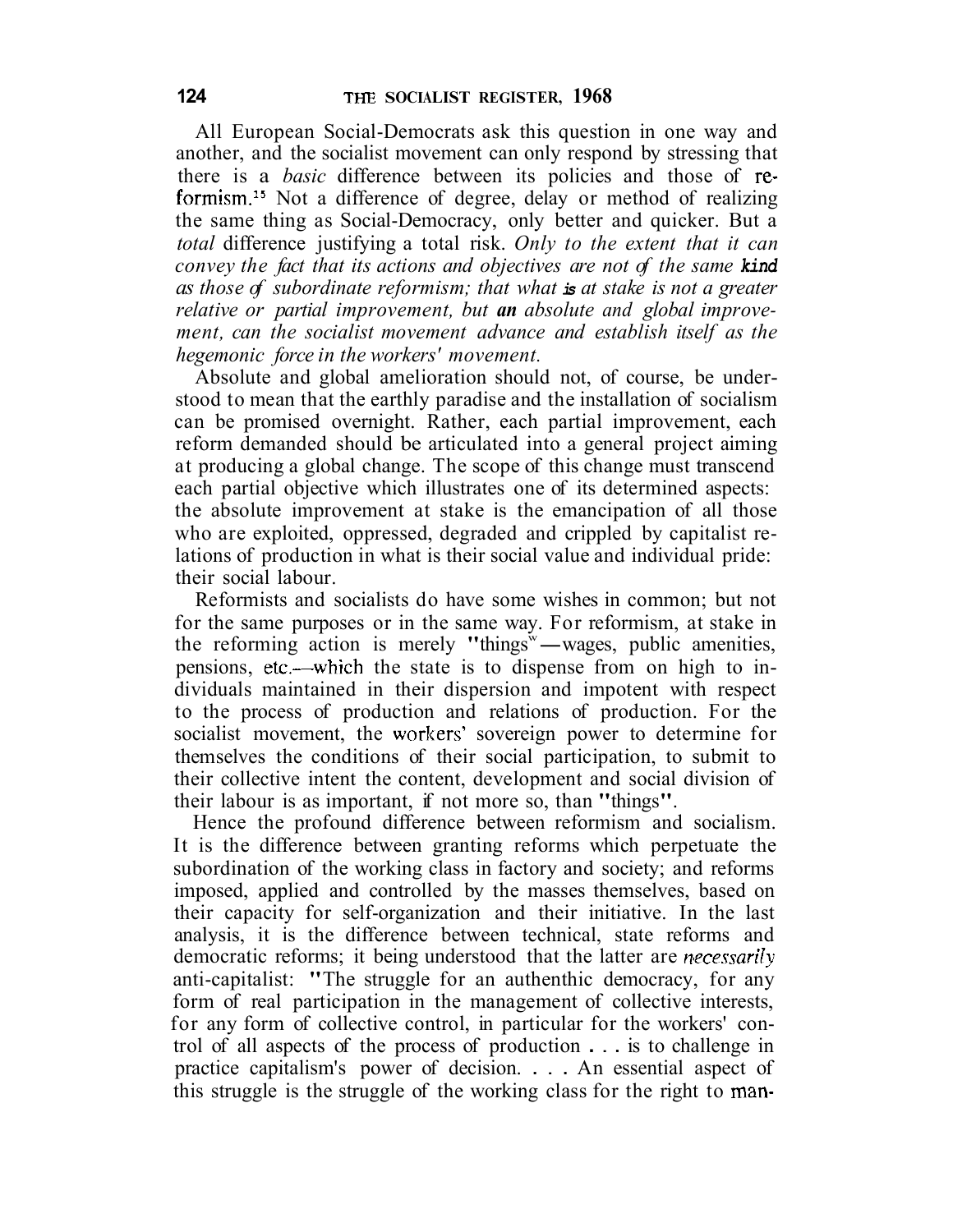age for itself the patrimony of labour power, with all the consequences which follow from this as to the organization of labour in the factories and the autonomous management of deferred payments (social in-<br>surance, etc.)"<sup>16</sup>

Thus there is necessarily a **difference** in method corresponding to the **difference** in content separating neo-capitalist reforms and anti-<br>capitalist reforms. The liberating value of reforms can only manifest itself if it is already present in the mass actions aiming to establish them. At the level of method, the difference between technical reforms and democratic reforms is that separating a bureaucratically applied institutional reform and a reform imposed in the heat of collective action. From a formal point of view, any reform whatsoever—including workers' control—may be emptied of its revolutionary significance and re-electrical b action. From a formal point of view, any reform whatsoever--including workers' control—may be emptied of its revolutionary significance and re-absorbed by capitalism if it is merely instituted by government fiat and administered by bureaucratic controls, i.e. reduced to a "thing".<br>Certain "maximalists" conclude from this that all reforms are vain

as long as the capitalist state survives. They are right if they mean reforms granted from on high and institutionalized. They are wrong if they mean reforms imposed from below in the heat of struggle. A reform cannot be separated from the action which produces it. Democratic and anti-capitalist reforms cannot be achieved by action which is neither the one nor the other. The emancipation of the working class can only constitute for the workers a total stake justifying a total risk if the action of struggle has already been an experiment for them in self-organization, in initiative and collective decision-making, in short, an experiment in the possibility of their own emancipation.

## 3. **Fig. Global Alternative. The Problem of Alliances**

 $\bullet$ 

Whenever the socialist movement works alongside a strong Social-Democracy or a dynamic **neo-capitalism**, it is necessary for it to shift the emphasis from partial, immediate, quantitative and disparate demands to the presentation of the policies and programme of a global and qualitative change. This is what is implied by the many references to the **alternative**", to the "model" of development, civilization and social organization whose elaboration has been presented as the most urgent, nay, the principal task by the most advanced flank of the European Marxist movement.

Hold-all programmes which take into account all demands and all subjects of discontent are no longer merely implausible: they lack a Hold-all programmes which take into account all demands and all<br>subjects of discontent are no longer merely implausible: they lack a<br>general perspective; they have none of the coherence necessary—not<br>only economically and general perspective; they have none of the coherence necessary—not only economically and logically but above all politically and ideologically—to constitute a "global alternative", to forge the unity between objectively anti-capitalist forces which can only be the synthesis at a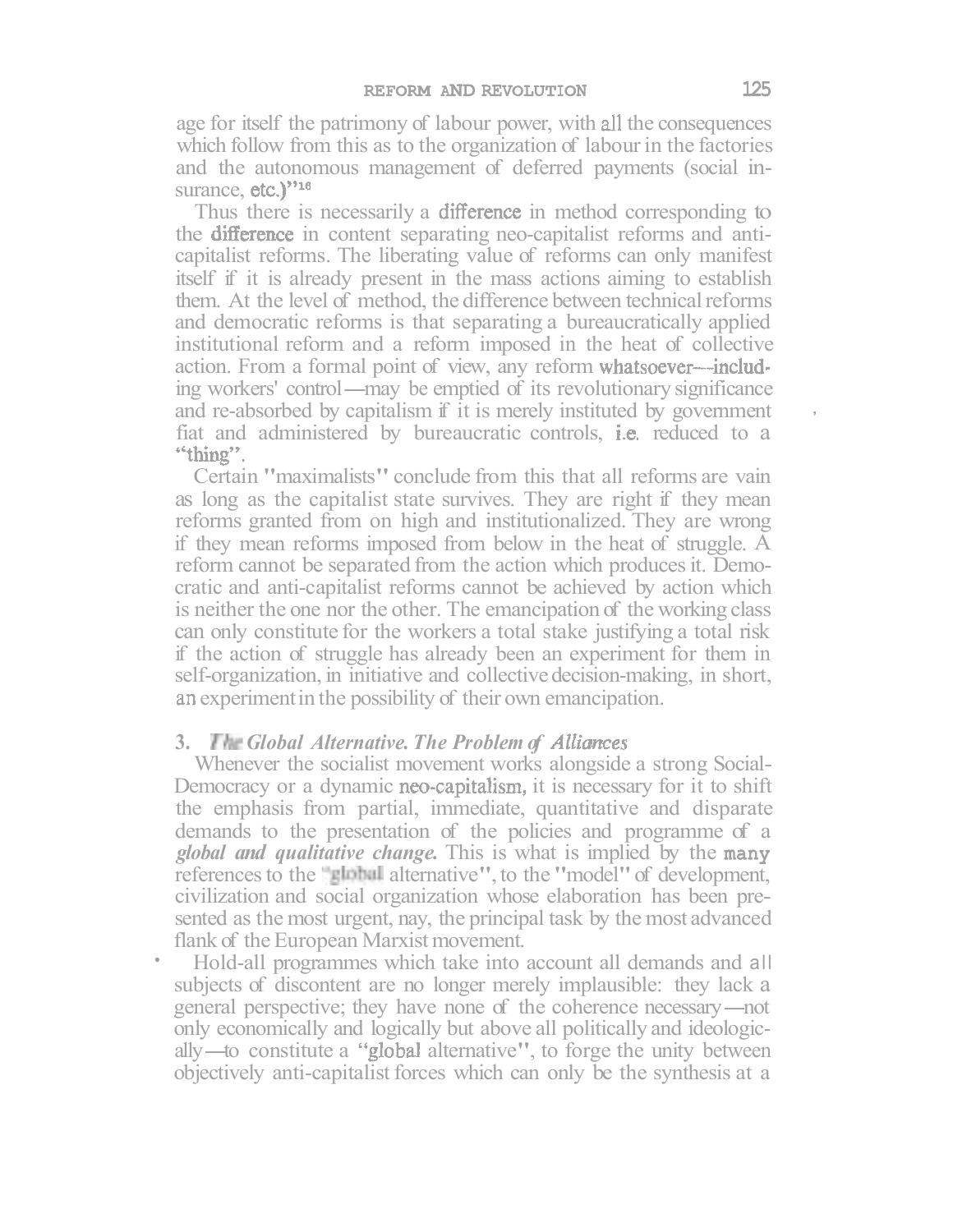higher level (not just the sum) of their demands, interests and im-<br>mediate aspirations.

In this respect, Sweden offers a particularly pertinent illustration. The significance of the Swedish experience extends well beyond the case of Sweden itself, so frequently held up as a model by European Social-Democracy, and as the forerunner of the type of society toward which most European neo-capitalist states are evolving.

Swedish Social-Democracy postulated the possibility of pursuing a policy of social welfare, public amenities and high wages linked to high productivity within the framework of capitalism and without rejecting its mechanisms. Past development of social allowances, amenities and services was based on direct taxation which increased with the level of income. But this development went hand in hand with that of a civilization of individual consumption. Eventually, an acute double contradiction manifested itself.

On the one hand, the development of social services and amenities financed by direct taxation was obtained by what was in effect the socialization of the major part of private saving. The result was a grave crisis in the capitalist mechanisms of accumulation: a decline in the capital market (the Stock Exchange) without any increase in the selffinancing power of enterprise (in fact there was a decrease). But on the other hand, this crisis in the accumulation mechanisms was not offset by opulence in the social sector; on the contrary, there is an acute crisis in housing and town-planning, an acute shortage of medical and educational personnel, an accelerated drift from the country to the towns, etc. manctor of the latter in the cock Exchange) wind was more in the condization of the major part of private saving. The result was a grave crisis in the capitalist mechanisms of accumulation: a decline in the self-capital ma

Thus the expansion of social services and public intervention, subordinated to the expansion of industrial capitalism, was not adequate to satisfy the social needs engendered by the development of the latter. But it was sufficient to make difficulties for it, by certain of its sources of finance.

Social-Democracy thus finds itself faced with a choice. The accelerated expansion of social and collective services and the pursuit of monopolist expansion can no longer be attempted together. There of social and public expenditure (with an aggravation of the shortages listed above) so as to increase not only saving, but also private con- sumption, and thus give a new dynamic to capitalist accumulation; or 2. a more rapid development of social services and public intervention than in the past, demanding a much more extensive socialization of the economy. including nationalizations, collectivization of saving and the investment function. global (i.e. planned) public direction of the economy, priority of collective consumption and services rather than "luxury" consumption, etc.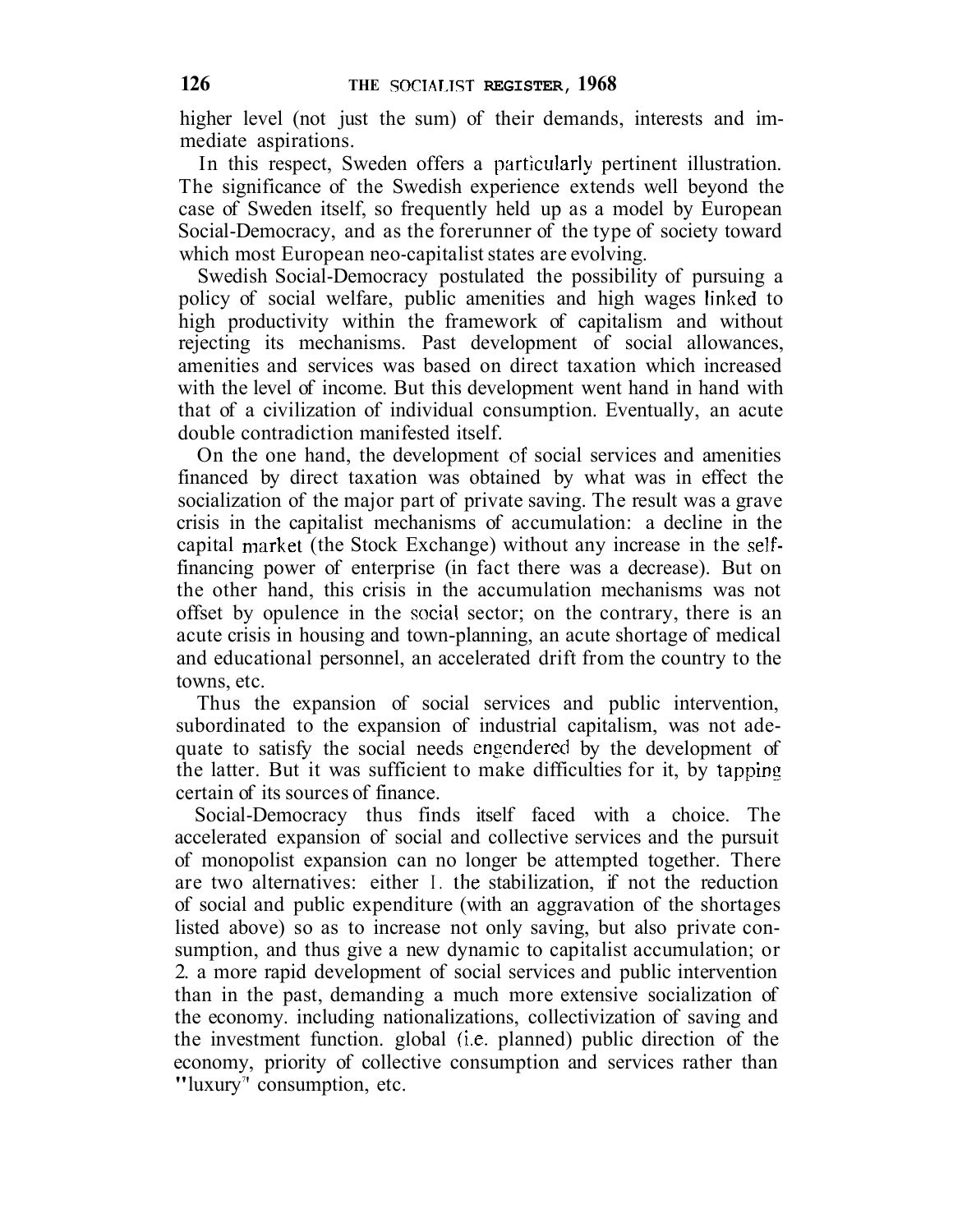The choice imposed is not a simple technical choice; it is destined to make a political impact on the modes of development, consumption and civilization, and on the style of life.

The first alternative is instinctively rejected by the majority of workers. But this does not at all mean that the second, necessary from a logical point of view even on the basis of popular demands, may automatically count on a majority.

This difficulty in passing from logical analysis to practical politics is based on the marked differentiation of the working classes (as well as on the fact that a logical analysis is never used by all the interested parties). The immediate interests of large categories of relatively highly as on the fact that a logical analysis is never used by all the interested<br>parties). The immediate interests of large categories of relatively highly<br>paid manual labourers—notably building workers and those in the<br>heavy en paid manual labourers—notably building workers and those in the heavy engineering and shipbuilding industry--do not automatically coincide with the interests of workers (particularly women) in underdeveloped or "remote" regions, and in public service, who are badly paid; nor with the aspirations of technical and scientific workers.

At the level of consciousness and immediate interest, categories of workers with relatively high wages are not spontaneously attracted to an extreme policy of socialization. Trade-Union and Social-Demo-<br>cratic ideology has induced them to give priority to consumption de-<br>mands and "values": labour is regarded as a daily hell; the manage-<br>ment's norms of prod regarded as intolerable; but they are accepted nonetheless on the pre- text that they are technical necessities, and that what really counts is wages. Work is regarded as the purgatory that must be passed through so that, after work, the heaven of individual consumption may be reached. Given this ideological conditioning, the first including a reduction of very heavy direct taxation and a development of "luxury" consumption to the detriment of social consumption-is much more immediately attractive to a part of the working class than a far-reaching policy of socialization.

Therefore, demands for individual consumption and wages which remain of primary importance for poor regions and categories cannot serve as a unifying theme for the workers' movement. The political unity of the working class, an indispensable condition for the im- position of the second alternative, can only be constructed around themes which transcend immediate interests towards a synthesis at a higher level. Thus ideological and political work, the critique of the "consumption civilization" and the elaboration of a model of change become determinant.

It becomes necessary to show **that the oppression and alienation of** labour accepted for the same of liberation in non-labour can only result in alienation of consumption and leisure; that to acquire the goods for the consumption and leisure which "liberate" him from the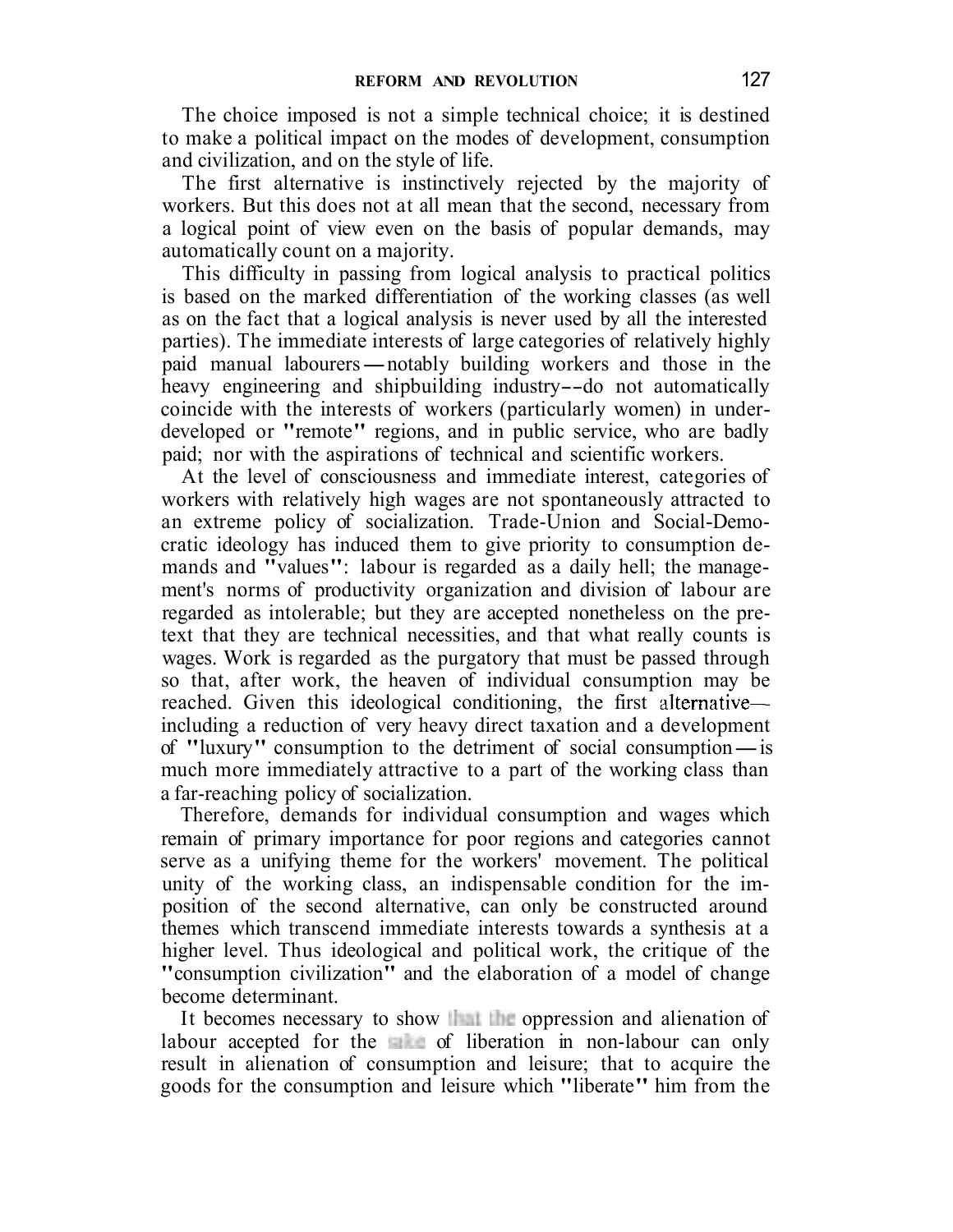oppression of work, the worker is led by an infernal logic to work longer and longer hours and faster and faster, to take on overtime and bonus rates to the extent that he loses all possibility, material or psychological, of any liberation whatsoever; that the man at work is the same man as the man not at work, and that the one cannot be liberated without the other; that the basic class interest of all workers is to put an end to their subordination in labour and in consumption, and to take over control of the organization and purposes of social production; that a rise in direct wages is a priority demand for an important mass of workers, but that satisfying it is insufficient to put an end to capitalist exploitation; that in any event there are objective limits to the wage level and objective and subjective limits to the satis- faction that can be obtained from individual income without a sufficient development of collective services and amenities.

As long as production decisions are dominated by capital, as long as consumption, culture and life styles are dominated by bourgeois values, the only way to live better is to earn more. But if capitalist relations of production are abolished, living better will also mean working less and less intensely, adapting work to the requirements of the workers' biological and psychological equilibrium, disposing of better collective services, greater possibilities of direct communication and culture, in and out of work, for oneself and for one's children, etc.

On the other hand, the checks and limitations imposed on scientific technical and cultural development by the capitalist criterion of pro- fitability; the sterilization of economic resources and human energies implied by the process of financial and geographical concentration; the under-utilization of human capacities and the waste of energy necessitated by the authoritarian organization of labour; the contra- diction between the law of maximum returns which dominates pro- duction on the one hand, and on the other the waste constituted by a marketing policy based on continual innovations with no use value and costly "sales promotion" campaigns, etc., all these contradictions of developed capitalism are as important if the system is to be challenged as the subjects of immediately conscious discontent: they imply a critique of the capitalist life-style, of capitalist values and rationality.

Obviously, from this enumeration of themes, which it is not claimed is exhaustive, we cannot proceed to the elaboration in the abstract of absolute solutions, nor to propositions of a purely speculative "model of change". The superiority of a mass revolutionary party over parties based on apparatus and clientele, preoccupied with gaining power and governing, *under existing conditions*, is that it can (and must) awaken aspirations and pose problems which presuppose the

a.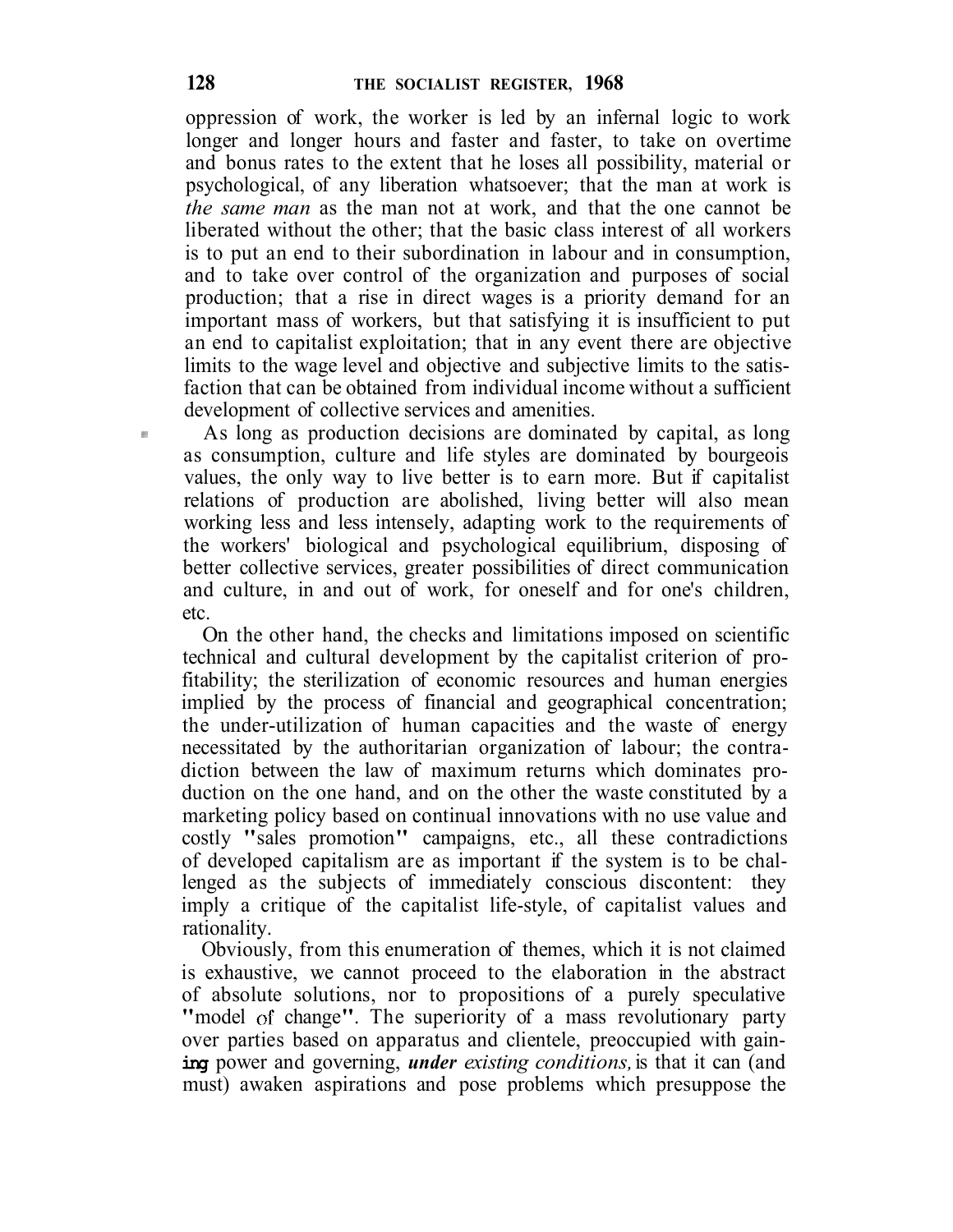radical transcendence of the capitalist system. The mass revolutionary party exercises its directive and educational functions without pre- tending to know in advance the answers to the questions it will raise. Not only because these answers cannot be found within the frame-<br>work of the existing system, but because their research and elabora-<br>tion by permanent confrontations and debates among the rank and file is *par excellence* the way to provoke the participation, the *prise de* conscience and the self-education of the workers, to give them a direct hand in the party and the society to be constructed, and to let them grasp, through their exercise of party democracy, the profoundly authoritarian and anti-democratic character of the society in which they live.

Animating and stimulating collective reflection and democratic debate is also the best way for the party to enrich and develop the themes of struggle it proposes, to submit its general analyses to a practical test and to detect the forms of action best suited to local conditions, to the powers of initiative and sensibility of the masses.

This permanent labour of research and collective reflection, associat- ing the rank and file of the party with the elaboration of its policy, asking it to choose amongst the various possible forms of action, must of necessity go beyond the bounds of the party structure itself. The latter cannot function in a closed circuit. Its hegemonic capacity depends on the attraction exerted by its internal life, its actions and its political positions on those working masses which are unorganized or bear the marks of different ideological or religious imprints. In an economically developed society, with a working class highly differenti- ated by origin (workers, peasants, petty bourgeois) and by mode of labour (manual, technical, intellectual), the party is obliged in any event to take this diversity of specific aspirations into account; it can only exercise its leading role by seeking to transcend this diversity towards a higher unity which will respect these diverse elements. in their relative autonomy.

The policy of transition to socialism, the "model" of the transitional and even of the socialist society itself, must recognize this diversity. In advanced capitalist countries, the revolutionary party can hope neither to conquer, nor to exercise, power alone. It must ally itself with all the political, social and intellectual forces which refuse capita- list rationality, and which can be won over to a transitional policy which is clear and coherent in its socialist objectives. But at the same time, the work of elaboration of its transitional policy, and notably of the political and institutional reforms it must realize, can no longer only be initiated by the leading organs of the party, even if (or particu- larly if) it is by far the strongest workers' party.

Even the attraction of the unorganized masses and of the rank and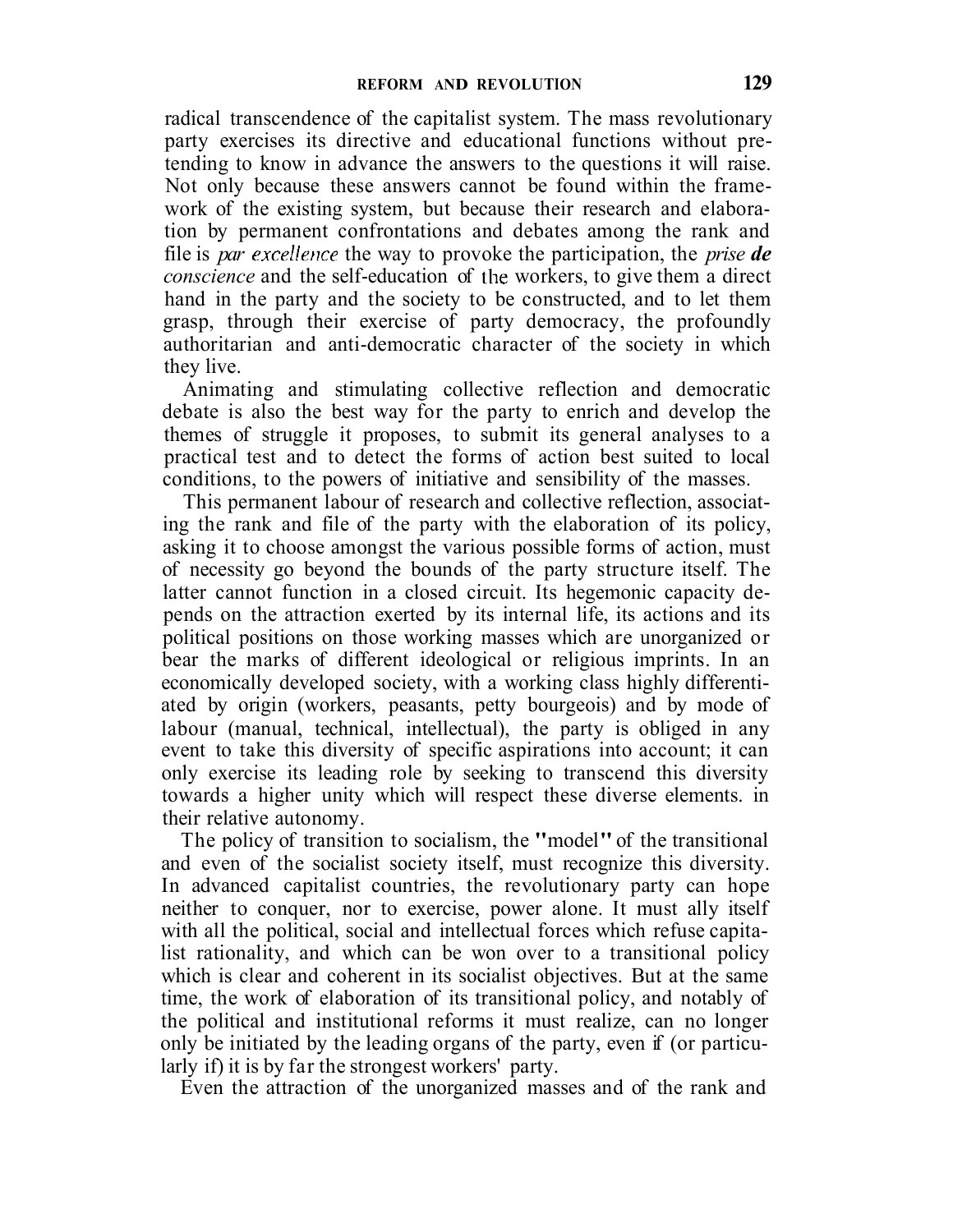file of other formations depends in intensity and potential on the attractions that the long term or even very long term options exercise on the actual or potential allies of the proletarian revolutionary party. Hence the necessity for the latter to recognize the other socialist tendencies as *permanent* partners in a *common* labour of research and elaboration into the programmatic content and the forms of transition to socialism, guaranteeing the rights of a plurality of tendencies and parties during the transition period and even during the construction of socialism.

The past and present electoral strength of these permanent partners is not the principal criterion of choice. What matters more than their numerical strength is the representativity of their militant rank and file, their authentically socialist orientation and their real autonomy.<sup>17</sup> For the mass revolutionary party to ally itself with different, even weak, formations and to conduct a common research with them is to demonstrate in practice, not merely in declarations of principle, that its respect for political pluralism and the autonomy of allies is not simply a tactical concession. And it is also a powerful attraction on the militant rank and file and left wing of Social-Democracy and of the avant-garde Christian movements, $1^8$  as much by the working methods adopted as by the coherence of the transition policy (or of the "global alternative") elaborated in common.<br>Therefore, the revolutionary party must never by a doctrinaire atti-

tude reject the masses influenced by social democracy or traditional reformist movements; but neither must it enter into negotiations or summit dialogues with them if these will be immediately blocked by ideological or doctrinal differences, or led into the impasse of bargain-<br>ing for a "minimum common programme". Nor should it seek a façade of unity for the workers' movement (or for some of its com-<br>ponents) by federating existing organizations, i.e. by *juxtaposing their* party apparatus: this attempt will rapidly exhaust itself in summit bargaining between leaders and notables, like a ghostly government or parliament, and before long it will have cut itself off from the masses or discouraged those militants who have been left without a in the decisions and arrangements which, at the summit of the "re- grouping" will respond to criteria internal to the party machines rather than to a real collective intention of the rank and file. They should rather straightaway set in motion a process of unification of those forces which are essentially socialist, by the common elaboration of a coherent policy, affecting long term and even very long term<sup>19</sup> solutions as much as problems of immediate concern and a medium-term programme. The consistency of this elaboration; the openness and transparency of the debate; their repercussion on the militant rank and file, destined to participate with its initiatives in the process of unifica-

130